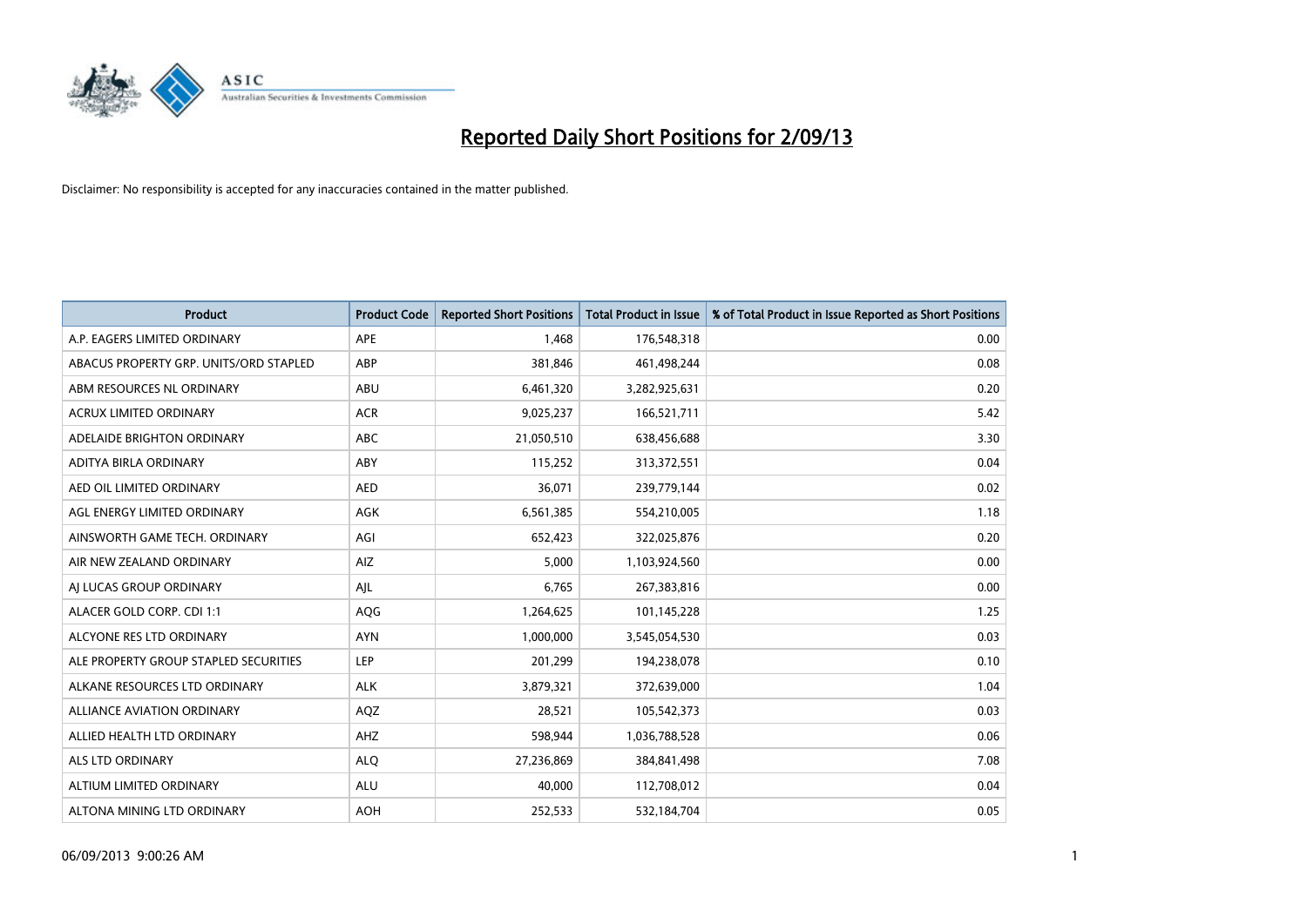

| <b>Product</b>                          | <b>Product Code</b> | <b>Reported Short Positions</b> | <b>Total Product in Issue</b> | % of Total Product in Issue Reported as Short Positions |
|-----------------------------------------|---------------------|---------------------------------|-------------------------------|---------------------------------------------------------|
| ALUMINA LIMITED ORDINARY                | <b>AWC</b>          | 177,766,482                     | 2,806,225,615                 | 6.33                                                    |
| AMALGAMATED HOLDINGS ORDINARY           | AHD                 | 15,950                          | 157,806,992                   | 0.01                                                    |
| AMCOM TELECOMM. ORDINARY                | AMM                 | 584,536                         | 244,557,101                   | 0.24                                                    |
| AMCOR LIMITED ORDINARY                  | AMC                 | 3,203,892                       | 1,206,684,923                 | 0.27                                                    |
| AMP LIMITED ORDINARY                    | AMP                 | 29,230,055                      | 2,944,564,649                 | 0.99                                                    |
| AMPELLA MINING ORDINARY                 | <b>AMX</b>          | 690,081                         | 248,000,493                   | 0.28                                                    |
| ANGLOGOLD ASHANTI CDI 5:1               | AGG                 | 9                               | 89,207,765                    | 0.00                                                    |
| ANSELL LIMITED ORDINARY                 | <b>ANN</b>          | 10,183,367                      | 130,617,963                   | 7.80                                                    |
| ANTARES ENERGY LTD ORDINARY             | AZZ                 | 445,391                         | 255,000,000                   | 0.17                                                    |
| ANZ BANKING GRP LTD ORDINARY            | ANZ                 | 4,948,728                       | 2,743,569,323                 | 0.18                                                    |
| APA GROUP STAPLED SECURITIES            | APA                 | 9,189,073                       | 835,750,807                   | 1.10                                                    |
| APN NEWS & MEDIA ORDINARY               | <b>APN</b>          | 17,721,643                      | 661,526,586                   | 2.68                                                    |
| AQUARIUS PLATINUM. ORDINARY             | <b>AQP</b>          | 7,251,770                       | 486,851,336                   | 1.49                                                    |
| AQUILA RESOURCES ORDINARY               | <b>AQA</b>          | 14,512,575                      | 411,804,442                   | 3.52                                                    |
| ARAFURA RESOURCE LTD ORDINARY           | ARU                 | 8,367                           | 441,270,644                   | 0.00                                                    |
| ARB CORPORATION ORDINARY                | ARP                 | 521,346                         | 72,481,302                    | 0.72                                                    |
| ARDENT LEISURE GROUP STAPLED SECURITIES | AAD                 | 2,548,526                       | 399,699,075                   | 0.64                                                    |
| ARISTOCRAT LEISURE ORDINARY             | ALL                 | 8,261,710                       | 551,418,047                   | 1.50                                                    |
| ARRIUM LTD ORDINARY                     | ARI                 | 36,233,130                      | 1,355,433,903                 | 2.67                                                    |
| ASCIANO LIMITED ORDINARY                | <b>AIO</b>          | 15,981,769                      | 975,385,664                   | 1.64                                                    |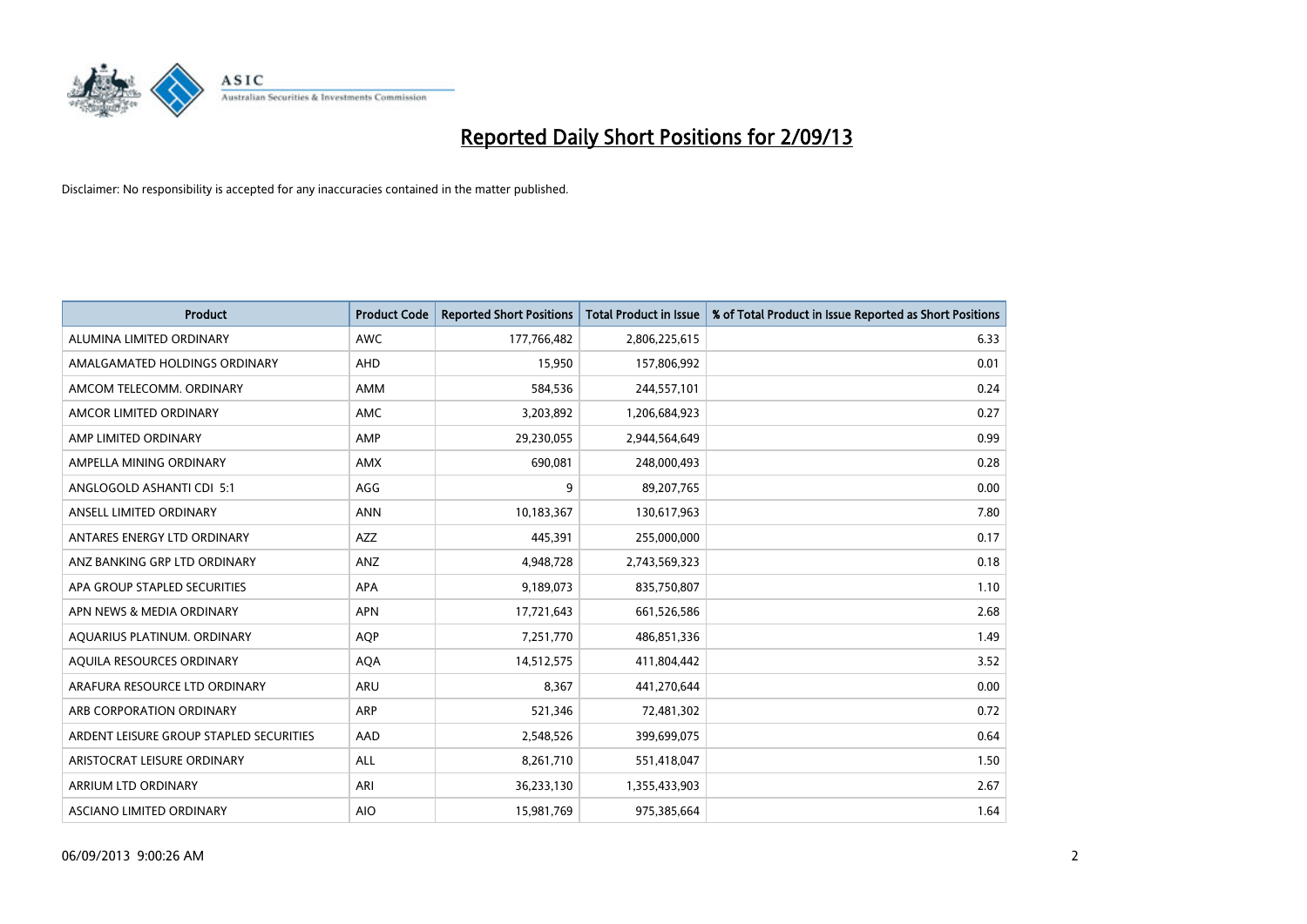

| <b>Product</b>                            | <b>Product Code</b> | <b>Reported Short Positions</b> | <b>Total Product in Issue</b> | % of Total Product in Issue Reported as Short Positions |
|-------------------------------------------|---------------------|---------------------------------|-------------------------------|---------------------------------------------------------|
| ASG GROUP LIMITED ORDINARY                | <b>ASZ</b>          | 1,384,986                       | 206,720,839                   | 0.67                                                    |
| ASPEN GROUP ORD/UNITS STAPLED             | <b>APZ</b>          | 412,673                         | 1,192,665,422                 | 0.03                                                    |
| ASTRO JAP PROP GROUP STAPLED US PROHIBIT. | AJA                 | 114,878                         | 67,211,752                    | 0.17                                                    |
| ASX LIMITED ORDINARY                      | ASX                 | 1,966,640                       | 193,595,162                   | 1.02                                                    |
| ATLAS IRON LIMITED ORDINARY               | <b>AGO</b>          | 55,503,999                      | 909,718,409                   | 6.10                                                    |
| AUCKLAND INTERNATION ORDINARY             | <b>AIA</b>          | 6,000                           | 1,322,564,489                 | 0.00                                                    |
| AURIZON HOLDINGS LTD ORDINARY             | AZJ                 | 2,336,861                       | 2,137,284,503                 | 0.11                                                    |
| AURORA OIL & GAS ORDINARY                 | AUT                 | 6,150,945                       | 448,785,778                   | 1.37                                                    |
| <b>AUSDRILL LIMITED ORDINARY</b>          | ASL                 | 13,276,397                      | 312,277,224                   | 4.25                                                    |
| AUSENCO LIMITED ORDINARY                  | AAX                 | 1,189,484                       | 123,527,574                   | 0.96                                                    |
| AUSTAL LIMITED ORDINARY                   | ASB                 | 560,900                         | 346,007,639                   | 0.16                                                    |
| <b>AUSTBROKERS HOLDINGS ORDINARY</b>      | <b>AUB</b>          | 1,920                           | 58,148,980                    | 0.00                                                    |
| AUSTIN ENGINEERING ORDINARY               | ANG                 | 317,742                         | 73,164,403                    | 0.43                                                    |
| AUSTRALAND PROPERTY STAPLED SECURITY      | <b>ALZ</b>          | 1,375,939                       | 578,324,670                   | 0.24                                                    |
| AUSTRALIAN AGRICULT, ORDINARY             | <b>AAC</b>          | 3,277,556                       | 313,113,358                   | 1.05                                                    |
| AUSTRALIAN EDUCATION UNITS                | <b>AEU</b>          | 4,127                           | 175,465,397                   | 0.00                                                    |
| AUSTRALIAN INFR LTD ORDINARY              | <b>AIX</b>          | 109,547                         | 620,733,944                   | 0.02                                                    |
| AUSTRALIAN PHARM, ORDINARY                | API                 | 170,373                         | 488,115,883                   | 0.03                                                    |
| AUSTRALIAN RENEWABLE DEFERRED SETTLEMENT  | <b>ARWDA</b>        | 1,551                           | 41,955,380                    | 0.00                                                    |
| AUTOMOTIVE HOLDINGS ORDINARY              | AHE                 | 339,063                         | 260,579,682                   | 0.13                                                    |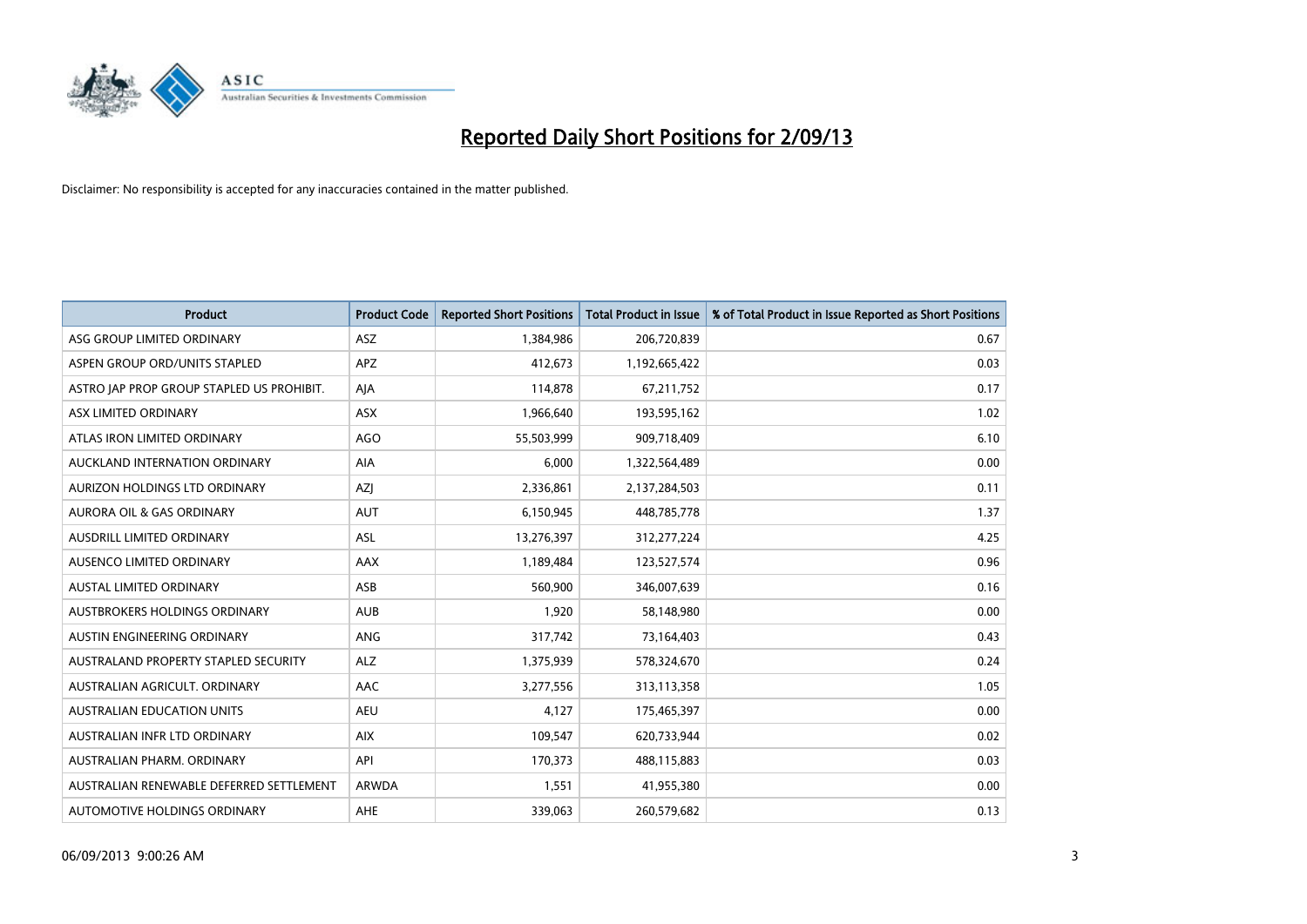

| <b>Product</b>                                | <b>Product Code</b> | <b>Reported Short Positions</b> | <b>Total Product in Issue</b> | % of Total Product in Issue Reported as Short Positions |
|-----------------------------------------------|---------------------|---------------------------------|-------------------------------|---------------------------------------------------------|
| AWE LIMITED ORDINARY                          | AWE                 | 1,102,594                       | 522,116,985                   | 0.21                                                    |
| BANDANNA ENERGY ORDINARY                      | <b>BND</b>          | 17,988,663                      | 528,481,199                   | 3.40                                                    |
| BANK OF QUEENSLAND. ORDINARY                  | <b>BOQ</b>          | 6,231,185                       | 319,809,993                   | 1.95                                                    |
| <b>BASE RES LIMITED ORDINARY</b>              | <b>BSE</b>          | 3,944,911                       | 561,840,029                   | 0.70                                                    |
| BATHURST RES NZ LTD ORDINARY                  | <b>BRL</b>          | 40,935,535                      | 699,247,997                   | 5.85                                                    |
| <b>BC IRON LIMITED ORDINARY</b>               | <b>BCI</b>          | 1,107,771                       | 123,453,630                   | 0.90                                                    |
| BEACH ENERGY LIMITED ORDINARY                 | <b>BPT</b>          | 22,632,685                      | 1,269,399,183                 | 1.78                                                    |
| BEADELL RESOURCE LTD ORDINARY                 | <b>BDR</b>          | 53,381,088                      | 788,277,280                   | 6.77                                                    |
| BEGA CHEESE LTD ORDINARY                      | <b>BGA</b>          | 74,957                          | 151,866,050                   | 0.05                                                    |
| BENDIGO AND ADELAIDE ORDINARY                 | <b>BEN</b>          | 13,502,558                      | 407,213,324                   | 3.32                                                    |
| BERKELEY RESOURCES ORDINARY                   | <b>BKY</b>          | 588,351                         | 179,393,323                   | 0.33                                                    |
| <b>BHP BILLITON LIMITED ORDINARY</b>          | <b>BHP</b>          | 4,619,975                       | 3,211,691,105                 | 0.14                                                    |
| <b>BILLABONG ORDINARY</b>                     | <b>BBG</b>          | 21,555,275                      | 478,944,292                   | 4.50                                                    |
| <b>BIONOMICS LIMITED ORDINARY</b>             | <b>BNO</b>          | 202,551                         | 411,476,182                   | 0.05                                                    |
| <b>BLACKMORES LIMITED ORDINARY</b>            | <b>BKL</b>          | 7,023                           | 16,973,764                    | 0.04                                                    |
| <b>BLACKTHORN RESOURCES ORD US PROHIBITED</b> | <b>BTR</b>          | 777,531                         | 164,285,950                   | 0.47                                                    |
| <b>BLUESCOPE STEEL LTD ORDINARY</b>           | <b>BSL</b>          | 7,005,791                       | 558,733,728                   | 1.25                                                    |
| <b>BOART LONGYEAR ORDINARY</b>                | <b>BLY</b>          | 50,813,425                      | 461,163,412                   | 11.02                                                   |
| <b>BOOM LOGISTICS ORDINARY</b>                | <b>BOL</b>          | 125                             | 470,598,576                   | 0.00                                                    |
| BORAL LIMITED. ORDINARY                       | <b>BLD</b>          | 60,610,100                      | 774,000,641                   | 7.83                                                    |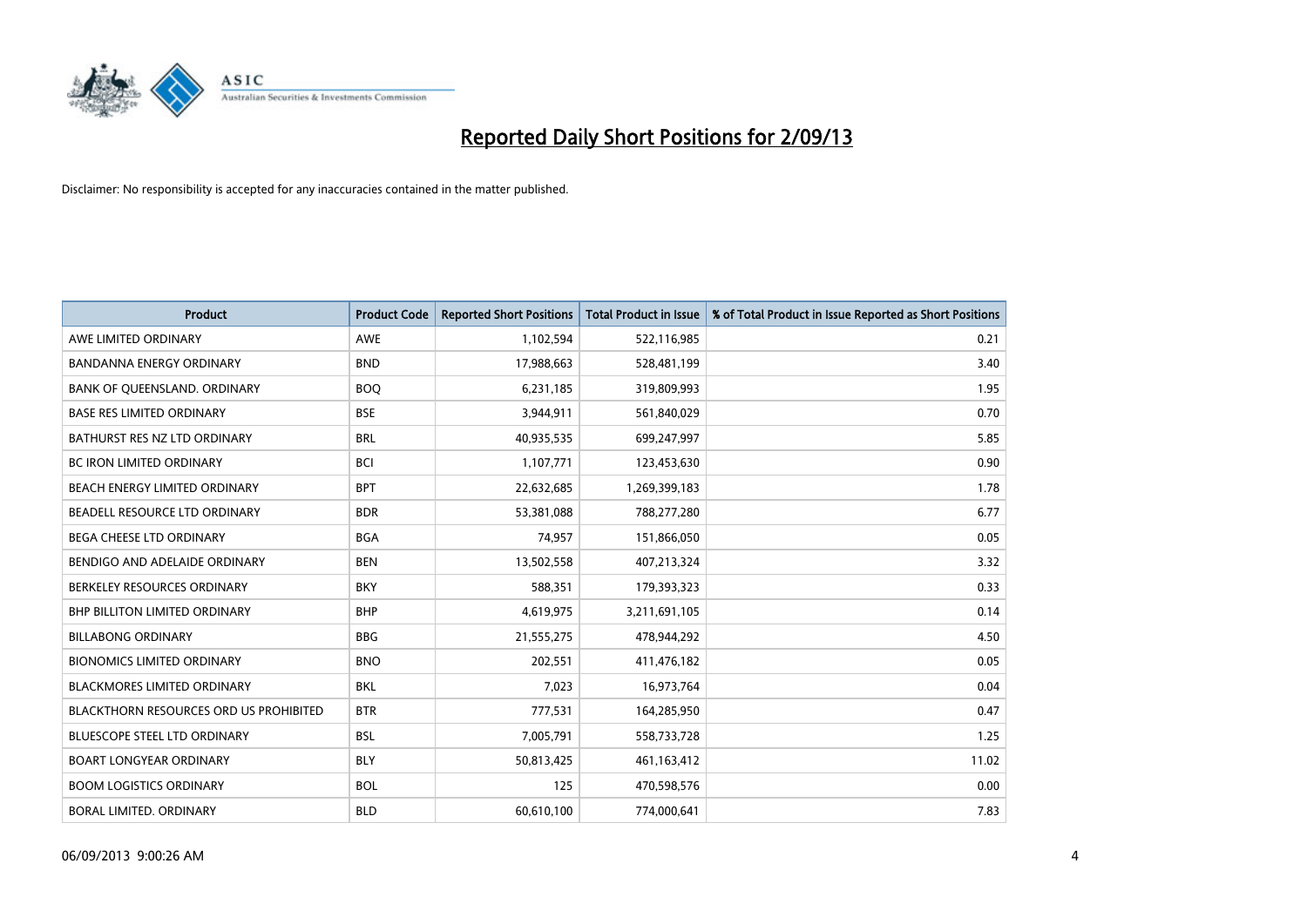

| <b>Product</b>                       | <b>Product Code</b> | <b>Reported Short Positions</b> | <b>Total Product in Issue</b> | % of Total Product in Issue Reported as Short Positions |
|--------------------------------------|---------------------|---------------------------------|-------------------------------|---------------------------------------------------------|
| BRADKEN LIMITED ORDINARY             | <b>BKN</b>          | 16,441,195                      | 169,240,662                   | 9.71                                                    |
| <b>BRAMBLES LIMITED ORDINARY</b>     | <b>BXB</b>          | 2,322,114                       | 1,557,467,586                 | 0.15                                                    |
| BREVILLE GROUP LTD ORDINARY          | <b>BRG</b>          | 4,449,854                       | 130,095,322                   | 3.42                                                    |
| BRICKWORKS LIMITED ORDINARY          | <b>BKW</b>          | 62,805                          | 147,818,132                   | 0.04                                                    |
| <b>BROCKMAN MINING LTD ORDINARY</b>  | <b>BCK</b>          | 90,995                          | 7,894,482,131                 | 0.00                                                    |
| BT INVESTMENT MNGMNT ORDINARY        | <b>BTT</b>          | 104,641                         | 278,100,237                   | 0.04                                                    |
| <b>BUCCANEER ENERGY LTD ORDINARY</b> | <b>BCC</b>          | 57,127                          | 2,398,671,956                 | 0.00                                                    |
| <b>BURU ENERGY ORDINARY</b>          | <b>BRU</b>          | 11,507,861                      | 295,336,429                   | 3.90                                                    |
| <b>BWP TRUST ORDINARY UNITS</b>      | <b>BWP</b>          | 13,045,016                      | 590,030,098                   | 2.21                                                    |
| CABCHARGE AUSTRALIA ORDINARY         | CAB                 | 12,355,564                      | 120,430,683                   | 10.26                                                   |
| CALTEX AUSTRALIA ORDINARY            | <b>CTX</b>          | 1,978,327                       | 270,000,000                   | 0.73                                                    |
| CAPE LAMBERT RES LTD ORDINARY        | <b>CFE</b>          | 808,141                         | 679,691,942                   | 0.12                                                    |
| <b>CARBON ENERGY ORDINARY</b>        | <b>CNX</b>          | 120,261                         | 968,888,950                   | 0.01                                                    |
| <b>CARDNO LIMITED ORDINARY</b>       | CDD                 | 10,161,973                      | 143,726,327                   | 7.07                                                    |
| CARNARVON PETROLEUM ORDINARY         | <b>CVN</b>          | 25,193                          | 934,109,501                   | 0.00                                                    |
| CARSALES.COM LTD ORDINARY            | <b>CRZ</b>          | 2,324,276                       | 237,095,082                   | 0.98                                                    |
| <b>CASH CONVERTERS ORDINARY</b>      | CCV                 | 2,987,225                       | 423,861,025                   | 0.70                                                    |
| CEDAR WOODS PROP. ORDINARY           | <b>CWP</b>          | 49,587                          | 73,359,551                    | 0.07                                                    |
| CENTRAL PETROLEUM ORDINARY           | <b>CTP</b>          | 756,248                         | 1,546,078,845                 | 0.05                                                    |
| <b>CERAMIC FUEL CELLS ORDINARY</b>   | <b>CFU</b>          | 1,071,112                       | 1,591,941,620                 | 0.07                                                    |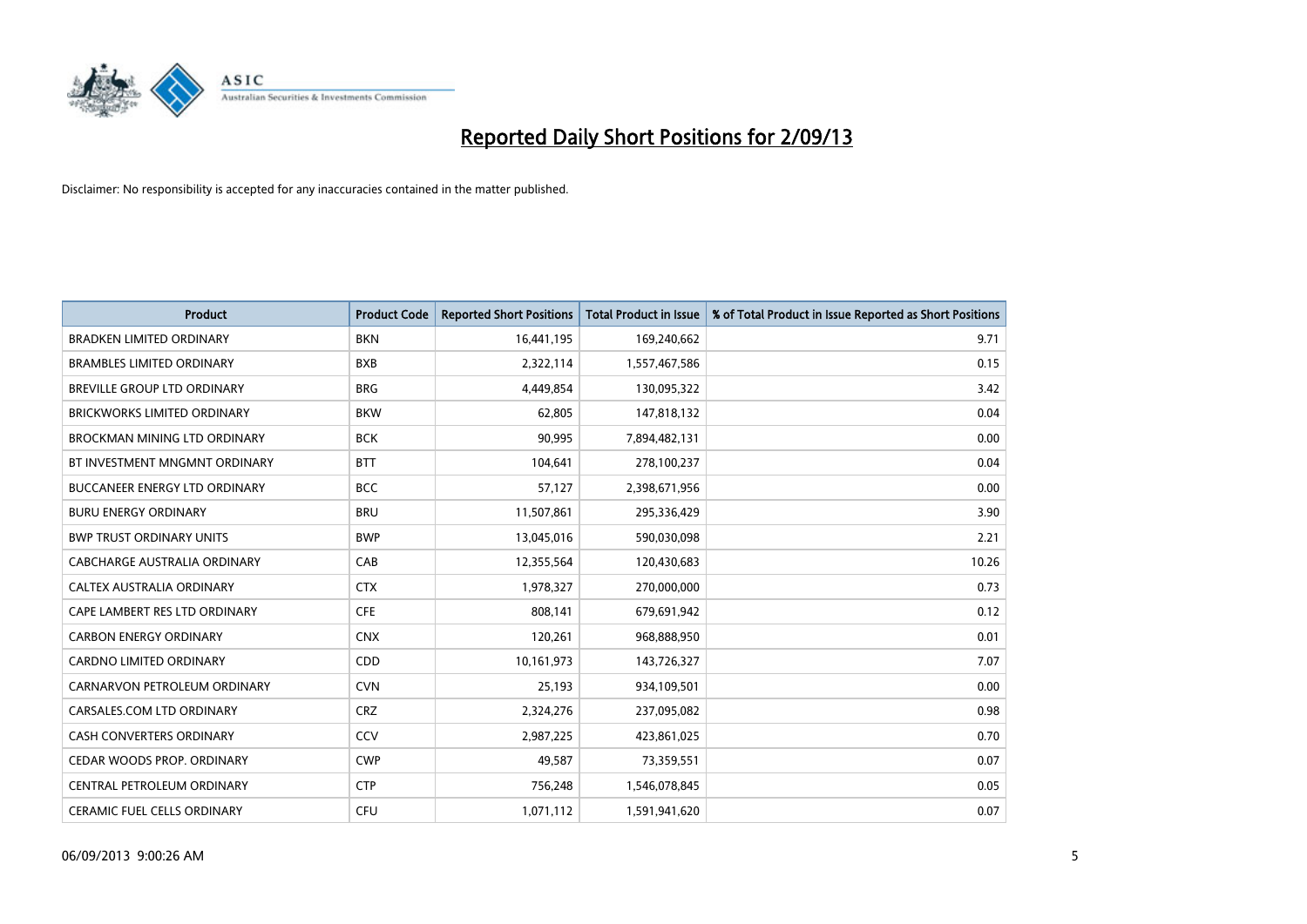

| <b>Product</b>                          | <b>Product Code</b> | <b>Reported Short Positions</b> | <b>Total Product in Issue</b> | % of Total Product in Issue Reported as Short Positions |
|-----------------------------------------|---------------------|---------------------------------|-------------------------------|---------------------------------------------------------|
| CFS RETAIL TRUST GRP STAPLED SECURITIES | <b>CFX</b>          | 66,580,726                      | 2,828,495,659                 | 2.35                                                    |
| <b>CHALICE GOLD MINES ORDINARY</b>      | <b>CHN</b>          | 50,000                          | 251,230,886                   | 0.02                                                    |
| CHALLENGER DIV.PRO. STAPLED UNITS       | <b>CDI</b>          | 8,864                           | 214,101,013                   | 0.00                                                    |
| CHALLENGER LIMITED ORDINARY             | <b>CGF</b>          | 2,445,974                       | 530,862,585                   | 0.46                                                    |
| <b>CHANDLER MACLEOD LTD ORDINARY</b>    | <b>CMG</b>          | 75,081                          | 469,679,390                   | 0.02                                                    |
| CHARTER HALL GROUP STAPLED US PROHIBIT. | <b>CHC</b>          | 295,679                         | 309,018,843                   | 0.10                                                    |
| <b>CHARTER HALL RETAIL UNITS</b>        | <b>CQR</b>          | 6,239,145                       | 341,843,880                   | 1.83                                                    |
| <b>CHORUS LIMITED ORDINARY</b>          | <b>CNU</b>          | 121,913                         | 389,299,049                   | 0.03                                                    |
| CITIGOLD CORP LTD ORDINARY              | <b>CTO</b>          | 153,427                         | 1,352,907,765                 | 0.01                                                    |
| <b>CLOUGH LIMITED ORDINARY</b>          | <b>CLO</b>          | 366,429                         | 777,090,670                   | 0.05                                                    |
| COAL OF AFRICA LTD ORDINARY             | <b>CZA</b>          | 10,326                          | 1,048,368,613                 | 0.00                                                    |
| <b>COALSPUR MINES LTD ORDINARY</b>      | <b>CPL</b>          | 9,515,263                       | 641,244,435                   | 1.48                                                    |
| COCA-COLA AMATIL ORDINARY               | <b>CCL</b>          | 17,240,377                      | 763,590,249                   | 2.26                                                    |
| <b>COCHLEAR LIMITED ORDINARY</b>        | <b>COH</b>          | 6,328,755                       | 57,040,932                    | 11.10                                                   |
| <b>COCKATOO COAL ORDINARY</b>           | <b>COK</b>          | 13,364,497                      | 1,021,101,465                 | 1.31                                                    |
| <b>CODAN LIMITED ORDINARY</b>           | <b>CDA</b>          | 1,151,474                       | 176,926,104                   | 0.65                                                    |
| <b>COFFEY INTERNATIONAL ORDINARY</b>    | <b>COF</b>          | 41,002                          | 255,833,165                   | 0.02                                                    |
| <b>COLLECTION HOUSE ORDINARY</b>        | <b>CLH</b>          | 950,000                         | 115,437,740                   | 0.82                                                    |
| <b>COLLINS FOODS LTD ORDINARY</b>       | <b>CKF</b>          | 528,002                         | 93,000,003                    | 0.57                                                    |
| COMMONWEALTH BANK, ORDINARY             | <b>CBA</b>          | 8,864,620                       | 1,611,928,836                 | 0.55                                                    |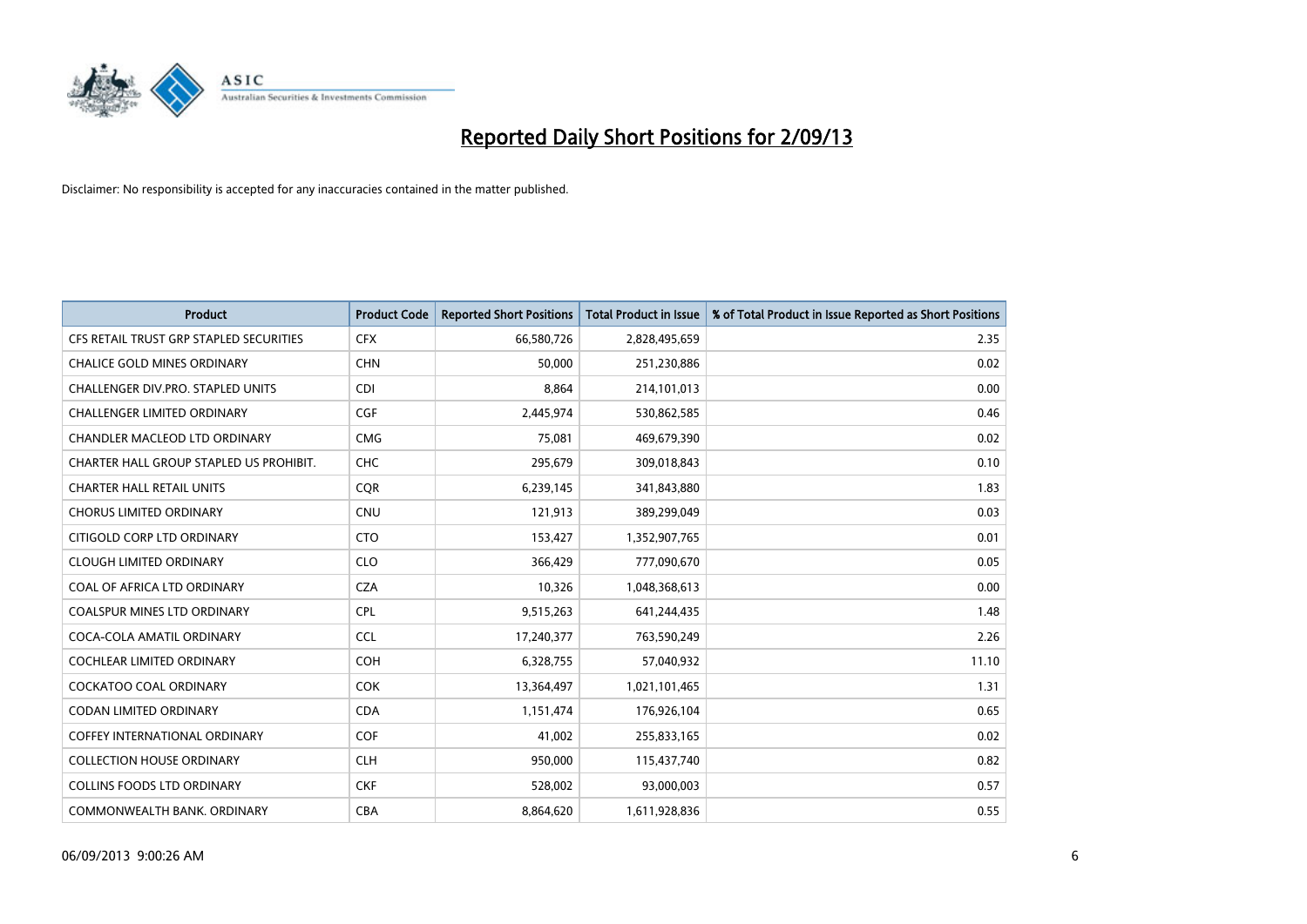

| <b>Product</b>                          | <b>Product Code</b> | <b>Reported Short Positions</b> | <b>Total Product in Issue</b> | % of Total Product in Issue Reported as Short Positions |
|-----------------------------------------|---------------------|---------------------------------|-------------------------------|---------------------------------------------------------|
| <b>COMMONWEALTH PROP ORDINARY UNITS</b> | <b>CPA</b>          | 29,463,333                      | 2,347,003,413                 | 1.26                                                    |
| <b>COMPASS RESOURCES ORDINARY</b>       | <b>CMR</b>          | 7,472                           | 1,403,744,100                 | 0.00                                                    |
| COMPUTERSHARE LTD ORDINARY              | <b>CPU</b>          | 9,887,032                       | 556,203,079                   | 1.78                                                    |
| <b>COOPER ENERGY LTD ORDINARY</b>       | <b>COE</b>          | 6,287                           | 329,099,922                   | 0.00                                                    |
| CORP TRAVEL LIMITED ORDINARY            | <b>CTD</b>          | 224,308                         | 78,081,184                    | 0.29                                                    |
| <b>CREDIT CORP GROUP ORDINARY</b>       | <b>CCP</b>          | 7,000                           | 45,932,899                    | 0.02                                                    |
| <b>CROMWELL PROP STAPLED SECURITIES</b> | <b>CMW</b>          | 1,218,151                       | 1,716,999,224                 | 0.07                                                    |
| <b>CROWE HORWATH AUS ORDINARY</b>       | <b>CRH</b>          | 718,095                         | 269,665,096                   | 0.27                                                    |
| <b>CROWN LIMITED ORDINARY</b>           | <b>CWN</b>          | 3,787,161                       | 728,394,185                   | 0.52                                                    |
| <b>CSG LIMITED ORDINARY</b>             | CSV                 | 81,964                          | 278,355,477                   | 0.03                                                    |
| <b>CSL LIMITED ORDINARY</b>             | <b>CSL</b>          | 589,648                         | 487,099,174                   | 0.12                                                    |
| <b>CSR LIMITED ORDINARY</b>             | <b>CSR</b>          | 36,437,779                      | 506,000,315                   | 7.20                                                    |
| <b>CUDECO LIMITED ORDINARY</b>          | CDU                 | 6,401,217                       | 205,017,174                   | 3.12                                                    |
| DART ENERGY LTD ORDINARY                | <b>DTE</b>          | 14,799,202                      | 878,789,752                   | 1.68                                                    |
| DATA#3 LIMITED ORDINARY                 | <b>DTL</b>          | 106,050                         | 153,974,950                   | 0.07                                                    |
| DAVID JONES LIMITED ORDINARY            | <b>DJS</b>          | 61,042,860                      | 535,002,401                   | 11.41                                                   |
| DECMIL GROUP LIMITED ORDINARY           | <b>DCG</b>          | 3,217,705                       | 168,203,219                   | 1.91                                                    |
| DEEP YELLOW LIMITED ORDINARY            | <b>DYL</b>          | 100,002                         | 1,562,794,247                 | 0.01                                                    |
| DEXUS PROPERTY GROUP STAPLED UNITS      | <b>DXS</b>          | 16,260,823                      | 4,701,957,390                 | 0.35                                                    |
| DISCOVERY METALS LTD ORDINARY           | <b>DML</b>          | 11,875,932                      | 486,986,451                   | 2.44                                                    |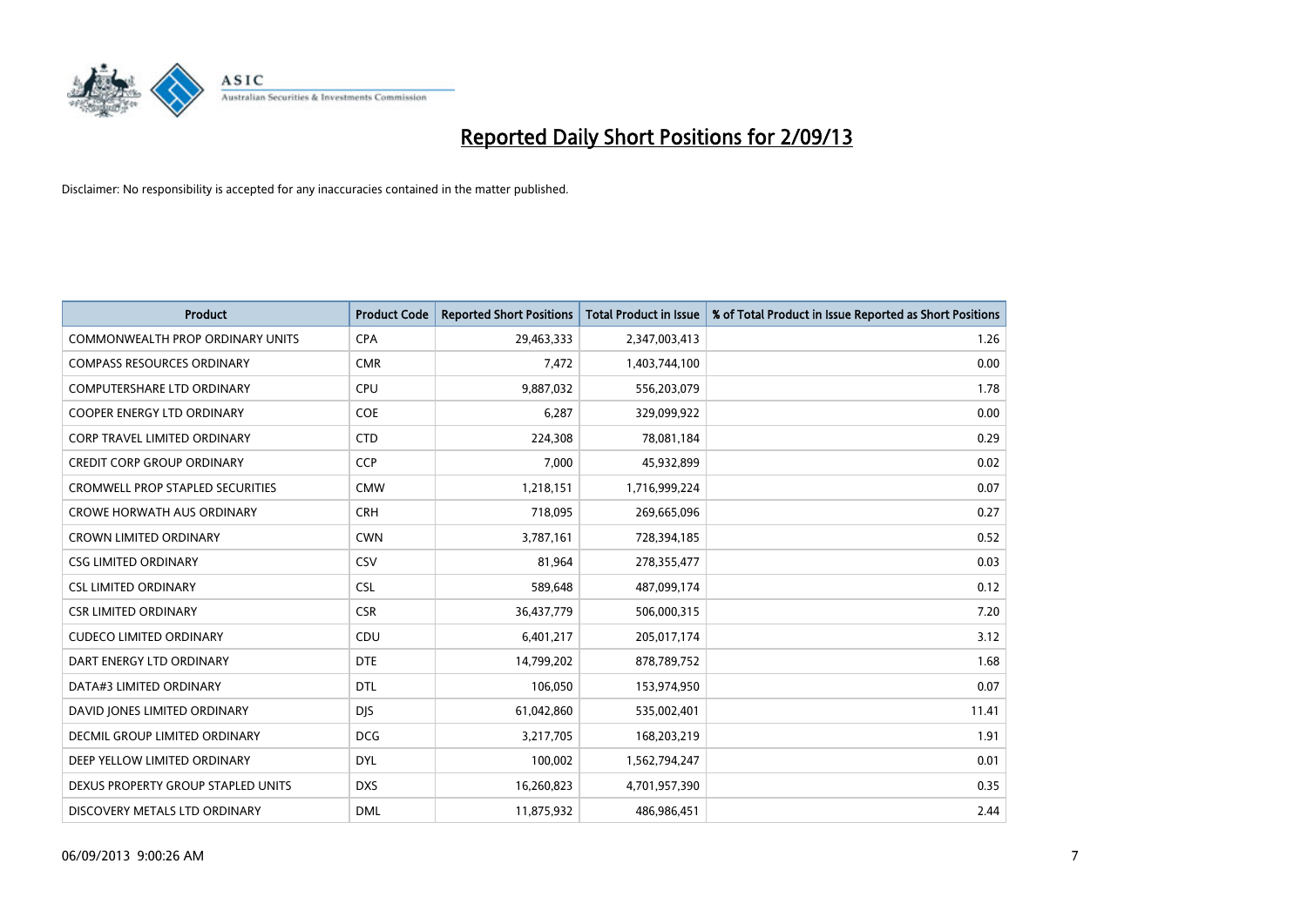

| <b>Product</b>                       | <b>Product Code</b> | <b>Reported Short Positions</b> | <b>Total Product in Issue</b> | % of Total Product in Issue Reported as Short Positions |
|--------------------------------------|---------------------|---------------------------------|-------------------------------|---------------------------------------------------------|
| DOMINO PIZZA ENTERPR ORDINARY        | <b>DMP</b>          | 436,720                         | 83,990,955                    | 0.52                                                    |
| DONACO INTERNATIONAL ORDINARY        | <b>DNA</b>          | 30,337                          | 371,719,896                   | 0.01                                                    |
| DOWNER EDI LIMITED ORDINARY          | <b>DOW</b>          | 10,952,507                      | 433,409,429                   | 2.53                                                    |
| DRILLSEARCH ENERGY ORDINARY          | <b>DLS</b>          | 15,373,395                      | 427,753,371                   | 3.59                                                    |
| DUET GROUP STAPLED US PROHIBIT.      | <b>DUE</b>          | 5,539,549                       | 1,188,651,841                 | 0.47                                                    |
| DULUXGROUP LIMITED ORDINARY          | <b>DLX</b>          | 3,205,578                       | 377,019,430                   | 0.85                                                    |
| <b>DWS LTD ORDINARY</b>              | <b>DWS</b>          | 460,516                         | 132,362,763                   | 0.35                                                    |
| ECHO ENTERTAINMENT ORDINARY          | <b>EGP</b>          | 14,581,251                      | 825,672,730                   | 1.77                                                    |
| <b>ELDERS LIMITED ORDINARY</b>       | <b>ELD</b>          | 18,246,307                      | 455,013,329                   | 4.01                                                    |
| ELEMENTAL MINERALS ORDINARY          | <b>ELM</b>          | 248,316                         | 288,587,228                   | 0.09                                                    |
| ELEMENTOS LIMITED ORDINARY           | <b>ELT</b>          | 16                              | 188,638,746                   | 0.00                                                    |
| <b>EMECO HOLDINGS ORDINARY</b>       | <b>EHL</b>          | 19,347,183                      | 599,675,707                   | 3.23                                                    |
| <b>ENDEAVOUR MIN CORP CDI 1:1</b>    | <b>EVR</b>          | 349,274                         | 101,150,560                   | 0.35                                                    |
| <b>ENERGY RESOURCES ORDINARY 'A'</b> | ERA                 | 7,668,950                       | 517,725,062                   | 1.48                                                    |
| <b>ENERGY WORLD CORPOR, ORDINARY</b> | <b>EWC</b>          | 25,764,584                      | 1,734,166,672                 | 1.49                                                    |
| ENVESTRA LIMITED ORDINARY            | ENV                 | 6,425,348                       | 1,796,808,474                 | 0.36                                                    |
| EQUATORIAL RES LTD ORDINARY          | EQX                 | 8                               | 121,885,353                   | 0.00                                                    |
| ERM POWER LIMITED ORDINARY           | <b>EPW</b>          | 30,869                          | 207,499,601                   | 0.01                                                    |
| ESERVGLOBAL LIMITED ORDINARY         | ESV                 | 7,244,497                       | 249,045,997                   | 2.91                                                    |
| EVOLUTION MINING LTD ORDINARY        | <b>EVN</b>          | 21,588,288                      | 708,092,989                   | 3.05                                                    |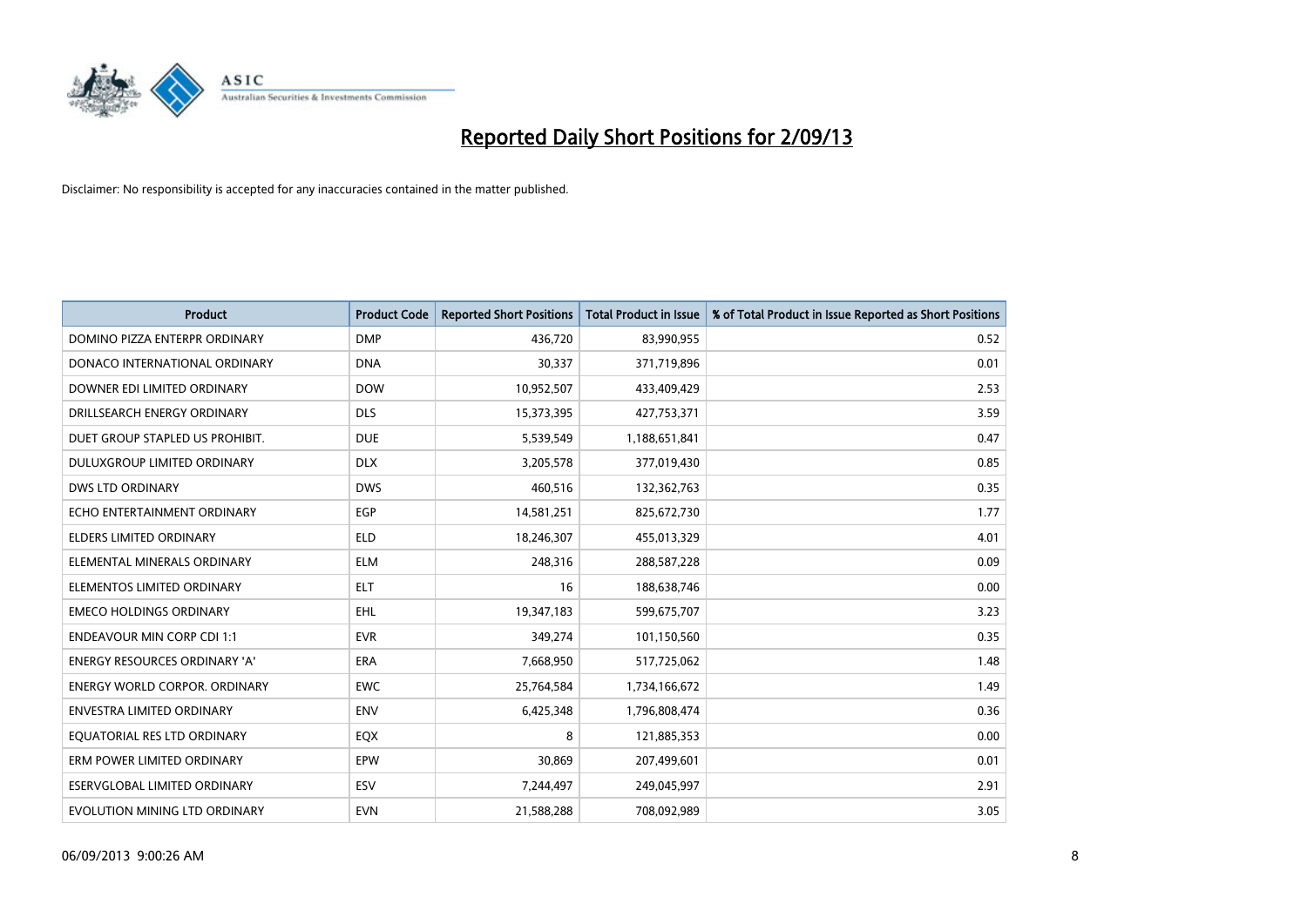

| <b>Product</b>                         | <b>Product Code</b> | <b>Reported Short Positions</b> | <b>Total Product in Issue</b> | % of Total Product in Issue Reported as Short Positions |
|----------------------------------------|---------------------|---------------------------------|-------------------------------|---------------------------------------------------------|
| FAIRFAX MEDIA LTD ORDINARY             | <b>FXI</b>          | 283,993,757                     | 2,351,955,725                 | 12.07                                                   |
| <b>FANTASTIC HOLDINGS ORDINARY</b>     | <b>FAN</b>          | 23,147                          | 103,068,398                   | 0.02                                                    |
| <b>FAR LTD ORDINARY</b>                | <b>FAR</b>          | 23,036,931                      | 2,499,846,742                 | 0.92                                                    |
| FEDERATION CNTRES ORD/UNIT STAPLED SEC | <b>FDC</b>          | 3,272,371                       | 1,427,641,565                 | 0.23                                                    |
| FINBAR GROUP LIMITED ORDINARY          | <b>FRI</b>          | 7,972                           | 218,006,169                   | 0.00                                                    |
| FISHER & PAYKEL H. ORDINARY            | <b>FPH</b>          | 230,516                         | 546,545,094                   | 0.04                                                    |
| FKP PROPERTY GROUP STAPLED SECURITIES  | <b>FKP</b>          | 9,803,259                       | 321,578,705                   | 3.05                                                    |
| FLEETWOOD CORP ORDINARY                | <b>FWD</b>          | 1,787,136                       | 60,522,619                    | 2.95                                                    |
| FLETCHER BUILDING ORDINARY             | <b>FBU</b>          | 5,230,846                       | 686,096,427                   | 0.76                                                    |
| FLEXIGROUP LIMITED ORDINARY            | <b>FXL</b>          | 37,947                          | 302,305,394                   | 0.01                                                    |
| FLIGHT CENTRE ORDINARY                 | <b>FLT</b>          | 6,164,698                       | 100,443,468                   | 6.14                                                    |
| <b>FLINDERS MINES LTD ORDINARY</b>     | <b>FMS</b>          | 5,908,319                       | 1,824,843,676                 | 0.32                                                    |
| FOCUS MINERALS LTD ORDINARY            | <b>FML</b>          | 33,257,895                      | 9,137,375,877                 | 0.36                                                    |
| <b>FORGE GROUP LIMITED ORDINARY</b>    | <b>FGE</b>          | 1,138,236                       | 86,169,014                    | 1.32                                                    |
| FORTESCUE METALS GRP ORDINARY          | <b>FMG</b>          | 163,971,397                     | 3,113,798,659                 | 5.27                                                    |
| <b>G.U.D. HOLDINGS ORDINARY</b>        | GUD                 | 5,877,746                       | 71,341,319                    | 8.24                                                    |
| <b>G8 EDUCATION LIMITED ORDINARY</b>   | GEM                 | 2,327,990                       | 273,190,260                   | 0.85                                                    |
| <b>GALAXY RESOURCES ORDINARY</b>       | GXY                 | 8,766,526                       | 800,141,013                   | 1.10                                                    |
| <b>GENETIC TECHNOLOGIES ORDINARY</b>   | GTG                 | 24,000                          | 506,027,375                   | 0.00                                                    |
| <b>GEODYNAMICS LIMITED ORDINARY</b>    | GDY                 | 850                             | 406,452,608                   | 0.00                                                    |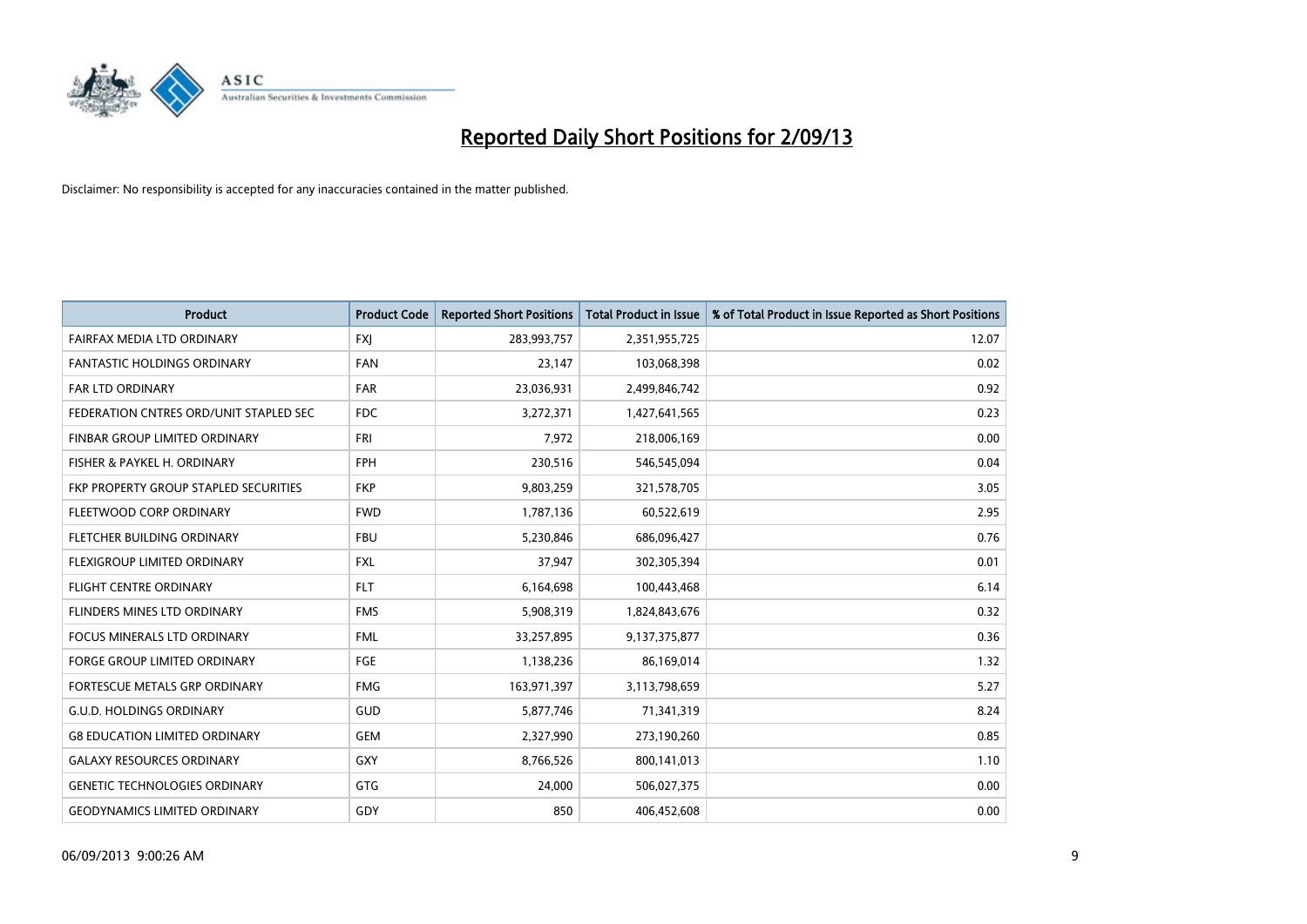

| <b>Product</b>                                   | <b>Product Code</b> | <b>Reported Short Positions</b> | <b>Total Product in Issue</b> | % of Total Product in Issue Reported as Short Positions |
|--------------------------------------------------|---------------------|---------------------------------|-------------------------------|---------------------------------------------------------|
| <b>GINDALBIE METALS LTD ORDINARY</b>             | GBG                 | 53,123,400                      | 1,492,944,820                 | 3.56                                                    |
| <b>GOODMAN FIELDER, ORDINARY</b>                 | GFF                 | 42,340,368                      | 1,955,559,207                 | 2.17                                                    |
| <b>GOODMAN GROUP STAPLED</b>                     | <b>GMG</b>          | 3,982,466                       | 1,713,233,947                 | 0.23                                                    |
| <b>GPT GROUP STAPLED SEC.</b>                    | GPT                 | 5,471,335                       | 1,728,458,473                 | 0.32                                                    |
| <b>GRAINCORP LIMITED A CLASS ORDINARY</b>        | <b>GNC</b>          | 390,766                         | 228,855,628                   | 0.17                                                    |
| <b>GRANGE RESOURCES, ORDINARY</b>                | <b>GRR</b>          | 6,110,648                       | 1,156,492,195                 | 0.53                                                    |
| <b>GREENLAND MIN EN LTD ORDINARY</b>             | GGG                 | 4,594,855                       | 572,720,096                   | 0.80                                                    |
| <b>GROWTHPOINT PROPERTY ORD/UNIT STAPLED SEC</b> | GOZ                 | 50,768                          | 402,830,366                   | 0.01                                                    |
| <b>GRYPHON MINERALS LTD ORDINARY</b>             | GRY                 | 11,093,918                      | 400,691,164                   | 2.77                                                    |
| <b>GUILDFORD COAL LTD ORDINARY</b>               | <b>GUF</b>          | 458,414                         | 635,046,899                   | 0.07                                                    |
| <b>GWA GROUP LTD ORDINARY</b>                    | <b>GWA</b>          | 14, 161, 180                    | 306,533,770                   | 4.62                                                    |
| <b>HARVEY NORMAN ORDINARY</b>                    | <b>HVN</b>          | 74,943,176                      | 1,062,316,784                 | 7.05                                                    |
| <b>HENDERSON GROUP CDI 1:1</b>                   | <b>HGG</b>          | 1,905,096                       | 737,474,673                   | 0.26                                                    |
| HFA HOLDINGS LIMITED ORDINARY                    | <b>HFA</b>          | 3,863                           | 118,738,157                   | 0.00                                                    |
| <b>HIGHLANDS PACIFIC ORDINARY</b>                | <b>HIG</b>          | 500,001                         | 789,344,774                   | 0.06                                                    |
| HILLGROVE RES LTD ORDINARY                       | <b>HGO</b>          | 2,793,851                       | 1,023,760,221                 | 0.27                                                    |
| HILLS HOLDINGS LTD ORDINARY                      | <b>HIL</b>          | 88,219                          | 246,500,444                   | 0.04                                                    |
| HORIZON OIL LIMITED ORDINARY                     | <b>HZN</b>          | 72,576,292                      | 1,234,562,961                 | 5.88                                                    |
| HOT CHILI LTD ORDINARY                           | <b>HCH</b>          | 10,000                          | 310,438,886                   | 0.00                                                    |
| <b>ICON ENERGY LIMITED ORDINARY</b>              | <b>ICN</b>          | 19,230                          | 533,391,210                   | 0.00                                                    |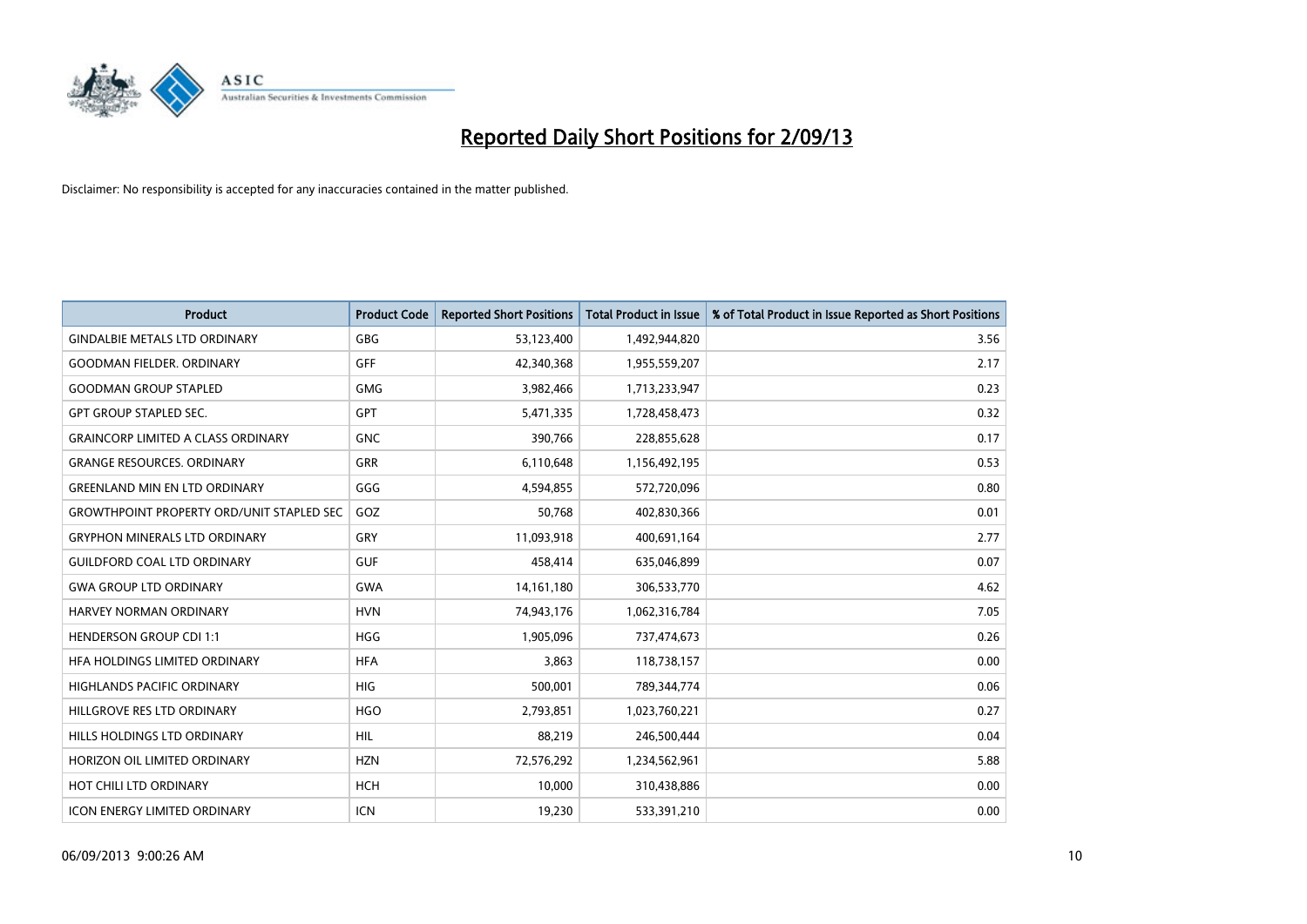

| <b>Product</b>                                | <b>Product Code</b> | <b>Reported Short Positions</b> | <b>Total Product in Issue</b> | % of Total Product in Issue Reported as Short Positions |
|-----------------------------------------------|---------------------|---------------------------------|-------------------------------|---------------------------------------------------------|
| <b>IINET LIMITED ORDINARY</b>                 | <b>IIN</b>          | 1,552,901                       | 161,238,847                   | 0.96                                                    |
| ILUKA RESOURCES ORDINARY                      | ILU                 | 35,117,364                      | 418,700,517                   | 8.39                                                    |
| <b>IMDEX LIMITED ORDINARY</b>                 | <b>IMD</b>          | 4,307,067                       | 210,473,188                   | 2.05                                                    |
| IMF (AUSTRALIA) LTD ORDINARY                  | <b>IMF</b>          | 2,294,655                       | 123,203,426                   | 1.86                                                    |
| <b>INCITEC PIVOT ORDINARY</b>                 | <b>IPL</b>          | 18,248,197                      | 1,628,730,107                 | 1.12                                                    |
| <b>INDEPENDENCE GROUP ORDINARY</b>            | <b>IGO</b>          | 5,179,694                       | 233,321,861                   | 2.22                                                    |
| <b>INDOPHIL RESOURCES ORDINARY</b>            | <b>IRN</b>          | 1,744,262                       | 1,203,146,194                 | 0.14                                                    |
| <b>INFIGEN ENERGY STAPLED SECURITIES</b>      | <b>IFN</b>          | 3,743,201                       | 764,993,434                   | 0.49                                                    |
| INOVA RESOURCES LTD ORDINARY                  | <b>IVA</b>          | 1,384,278                       | 728,618,577                   | 0.19                                                    |
| INSURANCE AUSTRALIA ORDINARY                  | <b>IAG</b>          | 3,617,470                       | 2,079,034,021                 | 0.17                                                    |
| <b>INTREPID MINES ORDINARY</b>                | <b>IAU</b>          | 19,665,151                      | 556,118,015                   | 3.54                                                    |
| <b>INVESTA OFFICE FUND STAPLED SECURITIES</b> | <b>IOF</b>          | 1,185,115                       | 614,047,458                   | 0.19                                                    |
| <b>INVOCARE LIMITED ORDINARY</b>              | <b>IVC</b>          | 3,978,266                       | 110,030,298                   | 3.62                                                    |
| <b>IOOF HOLDINGS LTD ORDINARY</b>             | IFL                 | 2,496,193                       | 232,118,034                   | 1.08                                                    |
| <b>IRESS LIMITED ORDINARY</b>                 | <b>IRE</b>          | 934,039                         | 151,100,570                   | 0.62                                                    |
| <b>IRON ORE HOLDINGS ORDINARY</b>             | <b>IOH</b>          | 26,197                          | 161,174,005                   | 0.02                                                    |
| <b>ISELECT LTD ORDINARY</b>                   | <b>ISU</b>          | 1,306,821                       | 259,964,894                   | 0.50                                                    |
| JAMES HARDIE INDUST CHESS DEPOSITARY INT      | <b>IHX</b>          | 6,045,521                       | 442,417,796                   | 1.37                                                    |
| <b>IB HI-FI LIMITED ORDINARY</b>              | <b>IBH</b>          | 9,047,070                       | 99,887,295                    | 9.06                                                    |
| <b>IUPITER MINES ORDINARY</b>                 | <b>IMS</b>          | 9,874                           | 2,281,835,383                 | 0.00                                                    |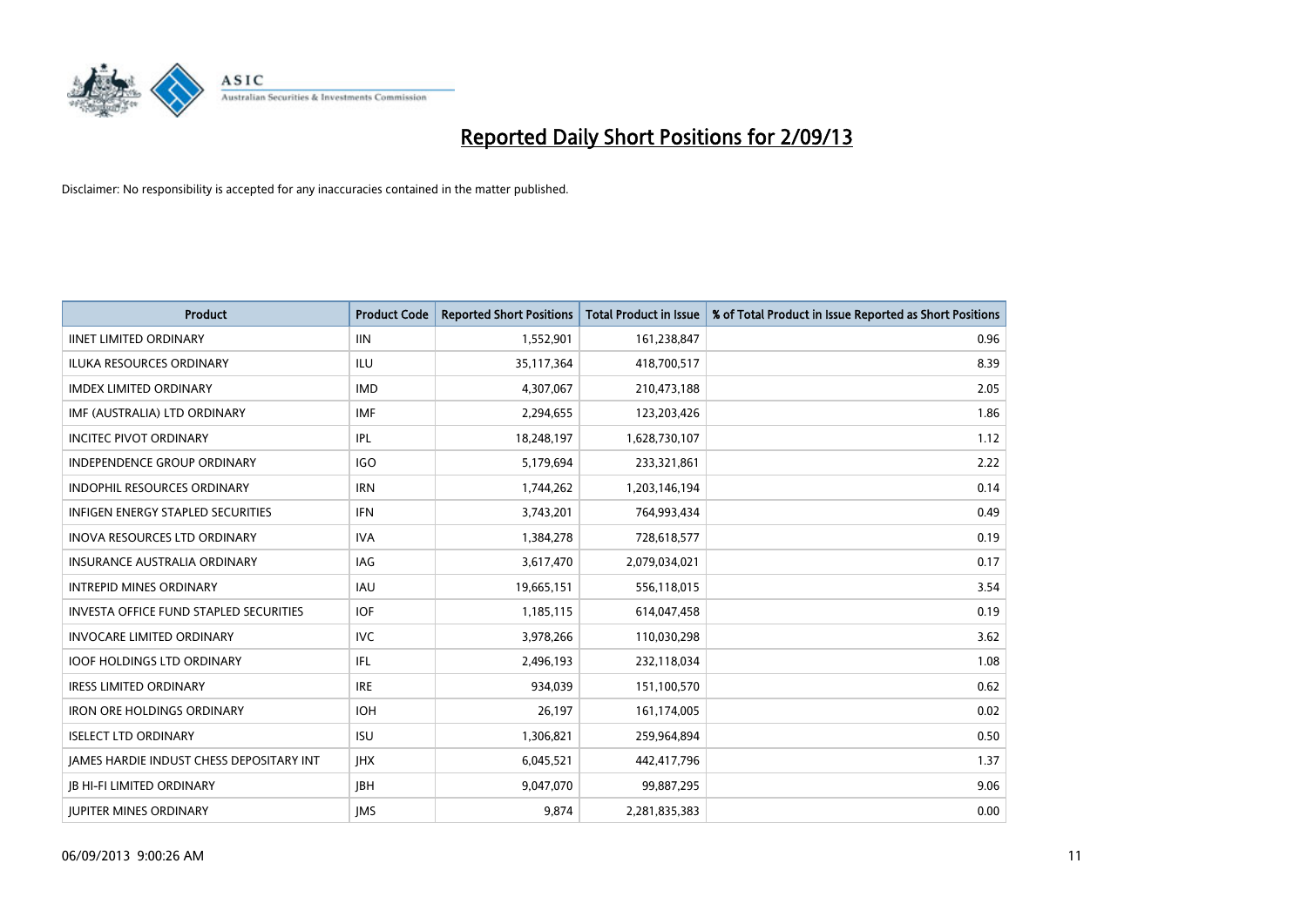

| <b>Product</b>                        | <b>Product Code</b> | <b>Reported Short Positions</b> | <b>Total Product in Issue</b> | % of Total Product in Issue Reported as Short Positions |
|---------------------------------------|---------------------|---------------------------------|-------------------------------|---------------------------------------------------------|
| <b>KAGARA LTD ORDINARY</b>            | <b>KZL</b>          | 3,385,466                       | 798,953,117                   | 0.42                                                    |
| KAROON GAS AUSTRALIA ORDINARY         | <b>KAR</b>          | 802,727                         | 251,120,769                   | 0.32                                                    |
| KATHMANDU HOLD LTD ORDINARY           | <b>KMD</b>          | 47,988                          | 200,215,894                   | 0.02                                                    |
| KBL MINING LIMITED ORDINARY           | <b>KBL</b>          | 1,820                           | 393,535,629                   | 0.00                                                    |
| KINGSGATE CONSOLID, ORDINARY          | <b>KCN</b>          | 13,763,290                      | 152,284,777                   | 9.04                                                    |
| KINGSROSE MINING LTD ORDINARY         | <b>KRM</b>          | 678,474                         | 335,753,851                   | 0.20                                                    |
| LEIGHTON HOLDINGS ORDINARY            | LEI                 | 20,200,082                      | 337,235,188                   | 5.99                                                    |
| LEND LEASE GROUP UNIT/ORD STAPLED     | LLC                 | 1,457,225                       | 575,508,314                   | 0.25                                                    |
| LINC ENERGY LTD ORDINARY              | <b>LNC</b>          | 18,077,516                      | 518,687,562                   | 3.49                                                    |
| LION SELECTION GRP ORDINARY           | <b>LSX</b>          | 36                              | 106,911,413                   | 0.00                                                    |
| LYCOPODIUM LIMITED ORDINARY           | LYL                 | 90                              | 38,955,103                    | 0.00                                                    |
| LYNAS CORPORATION ORDINARY            | <b>LYC</b>          | 204,481,365                     | 1,960,801,292                 | 10.43                                                   |
| M2 TELECOMMUNICATION ORDINARY         | <b>MTU</b>          | 7,721,789                       | 178,498,822                   | 4.33                                                    |
| <b>MACA LIMITED ORDINARY</b>          | <b>MLD</b>          | 7,200                           | 172,500,000                   | 0.00                                                    |
| <b>MACMAHON HOLDINGS ORDINARY</b>     | <b>MAH</b>          | 3,997,970                       | 1,261,699,966                 | 0.32                                                    |
| MACO ATLAS ROADS GRP ORDINARY STAPLED | <b>MOA</b>          | 18,303,950                      | 478,531,436                   | 3.83                                                    |
| MACQUARIE GROUP LTD ORDINARY          | MQG                 | 1,466,956                       | 339,885,036                   | 0.43                                                    |
| MACQUARIE TELECOM GP ORDINARY         | MAQ                 | 2,264                           | 20,967,121                    | 0.01                                                    |
| MAGELLAN FIN GRP LTD ORDINARY         | <b>MFG</b>          | 423,698                         | 152,782,876                   | 0.28                                                    |
| MATRIX C & E LTD ORDINARY             | <b>MCE</b>          | 3,204,984                       | 94,555,428                    | 3.39                                                    |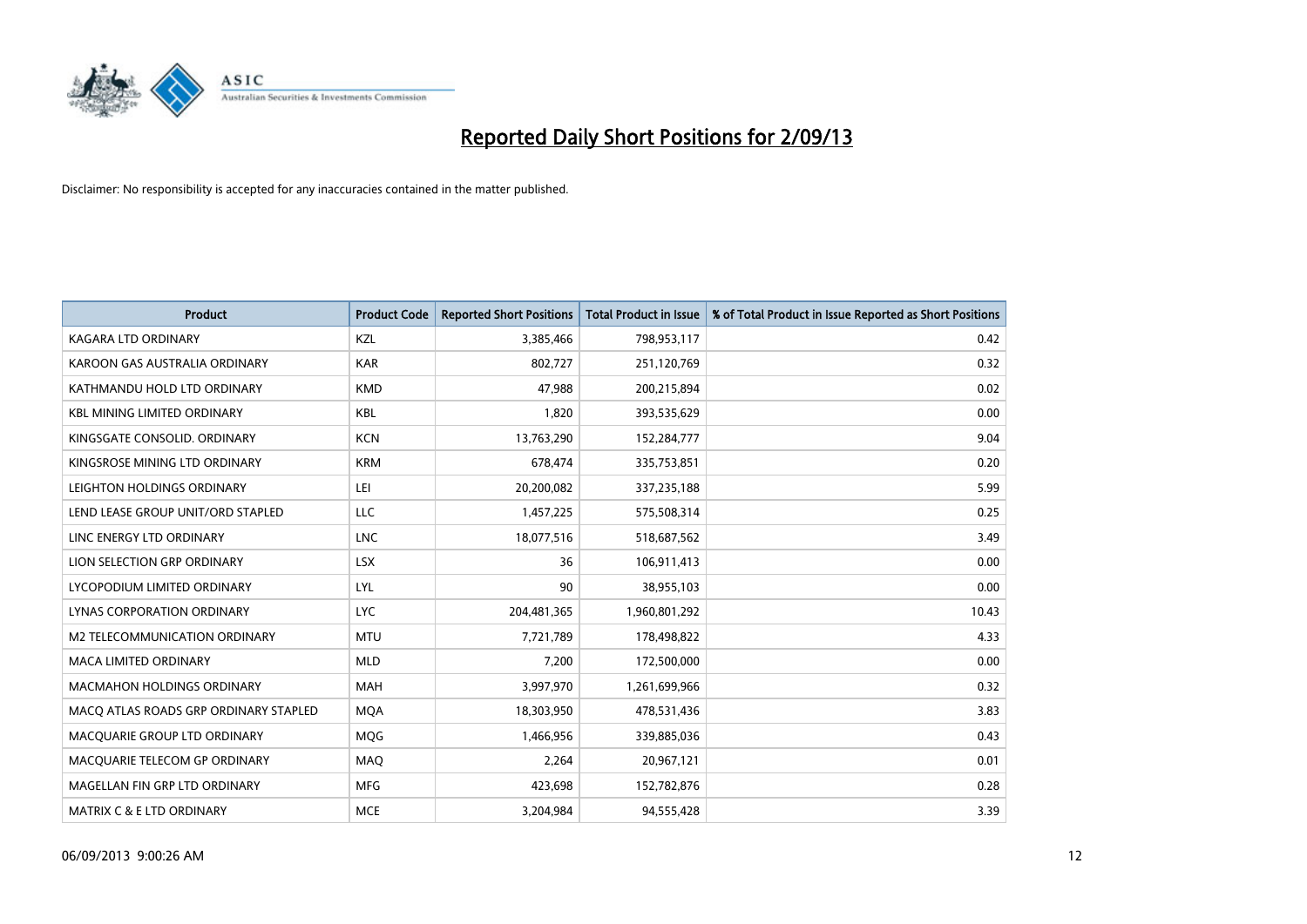

| <b>Product</b>                    | <b>Product Code</b> | <b>Reported Short Positions</b> | <b>Total Product in Issue</b> | % of Total Product in Issue Reported as Short Positions |
|-----------------------------------|---------------------|---------------------------------|-------------------------------|---------------------------------------------------------|
| <b>MAVERICK DRILLING ORDINARY</b> | <b>MAD</b>          | 10,406,782                      | 452,726,751                   | 2.30                                                    |
| MAXITRANS INDUSTRIES ORDINARY     | MXI                 | 19,118                          | 183,993,392                   | 0.01                                                    |
| MAYNE PHARMA LTD ORDINARY         | <b>MYX</b>          | 1,902                           | 563,459,968                   | 0.00                                                    |
| MCMILLAN SHAKESPEARE ORDINARY     | <b>MMS</b>          | 2,618,494                       | 74,523,965                    | 3.51                                                    |
| <b>MCPHERSON'S LTD ORDINARY</b>   | <b>MCP</b>          | 10                              | 89,294,198                    | 0.00                                                    |
| MEDUSA MINING LTD ORDINARY        | <b>MML</b>          | 1,902,754                       | 188,903,911                   | 1.01                                                    |
| MEO AUSTRALIA LTD ORDINARY        | <b>MEO</b>          | 10,845                          | 627,264,587                   | 0.00                                                    |
| <b>MERMAID MARINE ORDINARY</b>    | <b>MRM</b>          | 377,648                         | 230,916,498                   | 0.16                                                    |
| MESOBLAST LIMITED ORDINARY        | <b>MSB</b>          | 17,930,177                      | 315,423,901                   | 5.68                                                    |
| METALS X LIMITED ORDINARY         | <b>MLX</b>          | 97,133                          | 1,652,636,110                 | 0.01                                                    |
| METCASH LIMITED ORDINARY          | <b>MTS</b>          | 79,400,132                      | 880,704,786                   | 9.02                                                    |
| METMINCO LIMITED ORDINARY         | <b>MNC</b>          | 1,609,580                       | 1,749,543,023                 | 0.09                                                    |
| MICLYN EXP OFFSHR ORDINARY        | <b>MIO</b>          | 272,836                         | 281,538,972                   | 0.10                                                    |
| MIGHTY RIVER POWER ORDINARY       | <b>MYT</b>          | 2,126                           | 1,400,000,094                 | 0.00                                                    |
| MINCOR RESOURCES NL ORDINARY      | <b>MCR</b>          | 2,468,840                       | 188,208,274                   | 1.31                                                    |
| MINERAL DEPOSITS ORDINARY         | <b>MDL</b>          | 3,628,826                       | 83,538,786                    | 4.34                                                    |
| MINERAL RESOURCES. ORDINARY       | <b>MIN</b>          | 5,785,893                       | 185,987,992                   | 3.11                                                    |
| MIRABELA NICKEL LTD ORDINARY      | <b>MBN</b>          | 27,196,573                      | 876,801,147                   | 3.10                                                    |
| MIRVAC GROUP STAPLED SECURITIES   | <b>MGR</b>          | 3,680,304                       | 3,664,938,678                 | 0.10                                                    |
| MOLOPO ENERGY LTD ORDINARY        | <b>MPO</b>          | 675,985                         | 246,724,091                   | 0.27                                                    |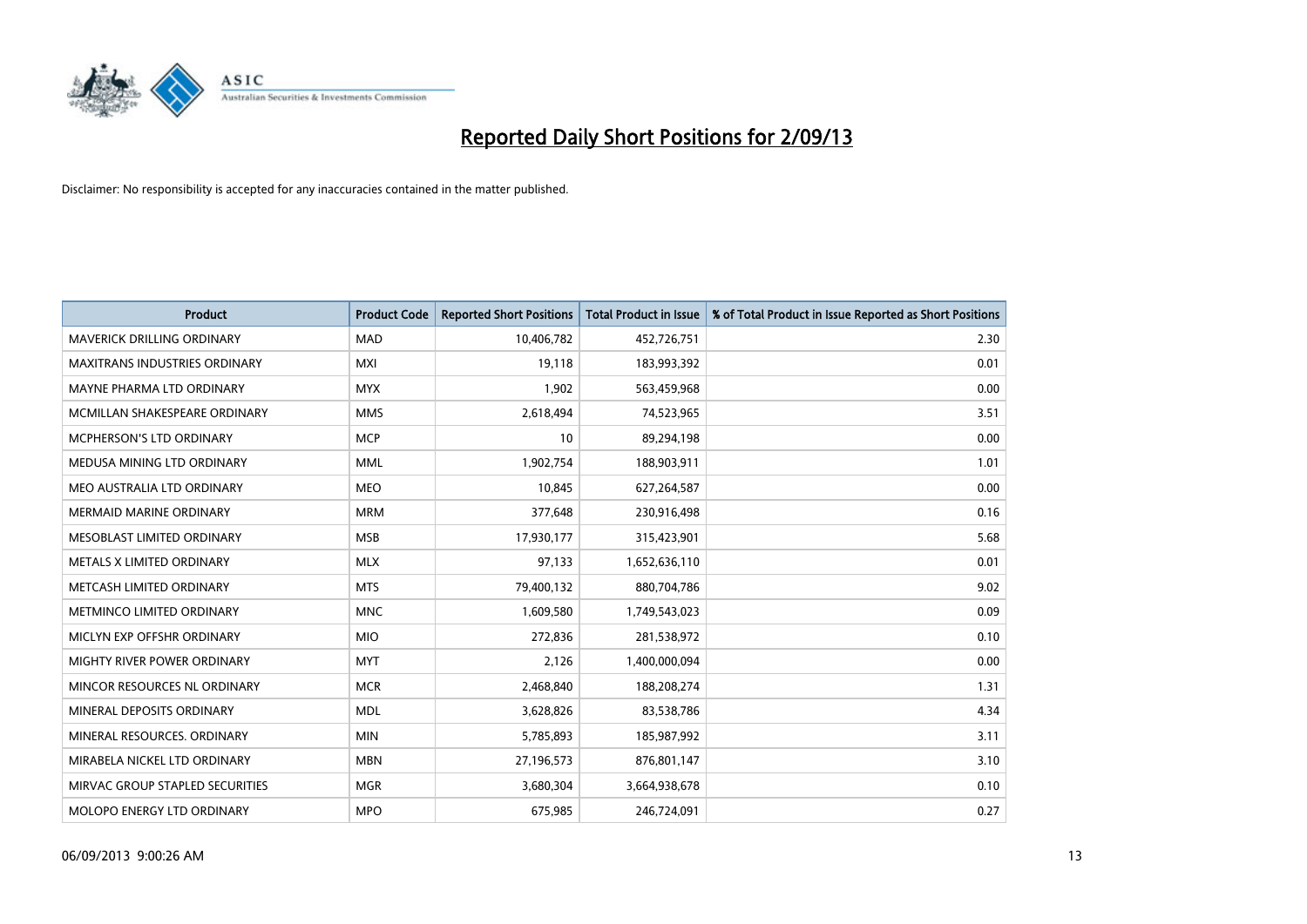

| <b>Product</b>                    | <b>Product Code</b> | <b>Reported Short Positions</b> | <b>Total Product in Issue</b> | % of Total Product in Issue Reported as Short Positions |
|-----------------------------------|---------------------|---------------------------------|-------------------------------|---------------------------------------------------------|
| MONADELPHOUS GROUP ORDINARY       | <b>MND</b>          | 12,032,581                      | 90,940,258                    | 13.23                                                   |
| MORTGAGE CHOICE LTD ORDINARY      | <b>MOC</b>          | 853,008                         | 123,431,282                   | 0.69                                                    |
| <b>MOUNT GIBSON IRON ORDINARY</b> | <b>MGX</b>          | 17,515,740                      | 1,090,584,232                 | 1.61                                                    |
| MULTIPLEX SITES SITES             | <b>MXUPA</b>        | 1,231                           | 4,500,000                     | 0.03                                                    |
| MURCHISON METALS LTD ORDINARY     | <b>MMX</b>          | 3,050,022                       | 450,497,346                   | 0.68                                                    |
| MYER HOLDINGS LTD ORDINARY        | <b>MYR</b>          | 82,816,083                      | 583,794,551                   | 14.19                                                   |
| NANOSONICS LIMITED ORDINARY       | <b>NAN</b>          | 1,517                           | 262,188,718                   | 0.00                                                    |
| NATIONAL AUST. BANK ORDINARY      | <b>NAB</b>          | 6,587,450                       | 2,348,892,519                 | 0.28                                                    |
| NAVITAS LIMITED ORDINARY          | <b>NVT</b>          | 2,936,613                       | 375,367,918                   | 0.78                                                    |
| NEON ENERGY LIMITED ORDINARY      | <b>NEN</b>          | 583,785                         | 553,037,848                   | 0.11                                                    |
| NEW HOPE CORPORATION ORDINARY     | <b>NHC</b>          | 1,456,166                       | 830,715,225                   | 0.18                                                    |
| NEW STANDARD ENERGY ORDINARY      | <b>NSE</b>          | 322,032                         | 305,331,847                   | 0.11                                                    |
| NEWCREST MINING ORDINARY          | <b>NCM</b>          | 3,181,589                       | 766,510,971                   | 0.42                                                    |
| NEWS CORP A NON-VOTING CDI        | <b>NWSLV</b>        | 2,807,903                       | 379,423,551                   | 0.74                                                    |
| NEWS CORP B VOTING CDI            | <b>NWS</b>          | 65,405                          | 199,630,239                   | 0.03                                                    |
| NEWSAT LIMITED ORDINARY           | <b>NWT</b>          | 11,169                          | 547,078,507                   | 0.00                                                    |
| NEXTDC LIMITED ORDINARY           | <b>NXT</b>          | 4,446,928                       | 192,904,486                   | 2.31                                                    |
| NEXUS ENERGY LIMITED ORDINARY     | <b>NXS</b>          | 2,143,167                       | 1,330,219,459                 | 0.16                                                    |
| NIB HOLDINGS LIMITED ORDINARY     | <b>NHF</b>          | 1,902,299                       | 439,004,182                   | 0.43                                                    |
| NIDO PETROLEUM ORDINARY           | <b>NDO</b>          | 42,500                          | 2,046,650,968                 | 0.00                                                    |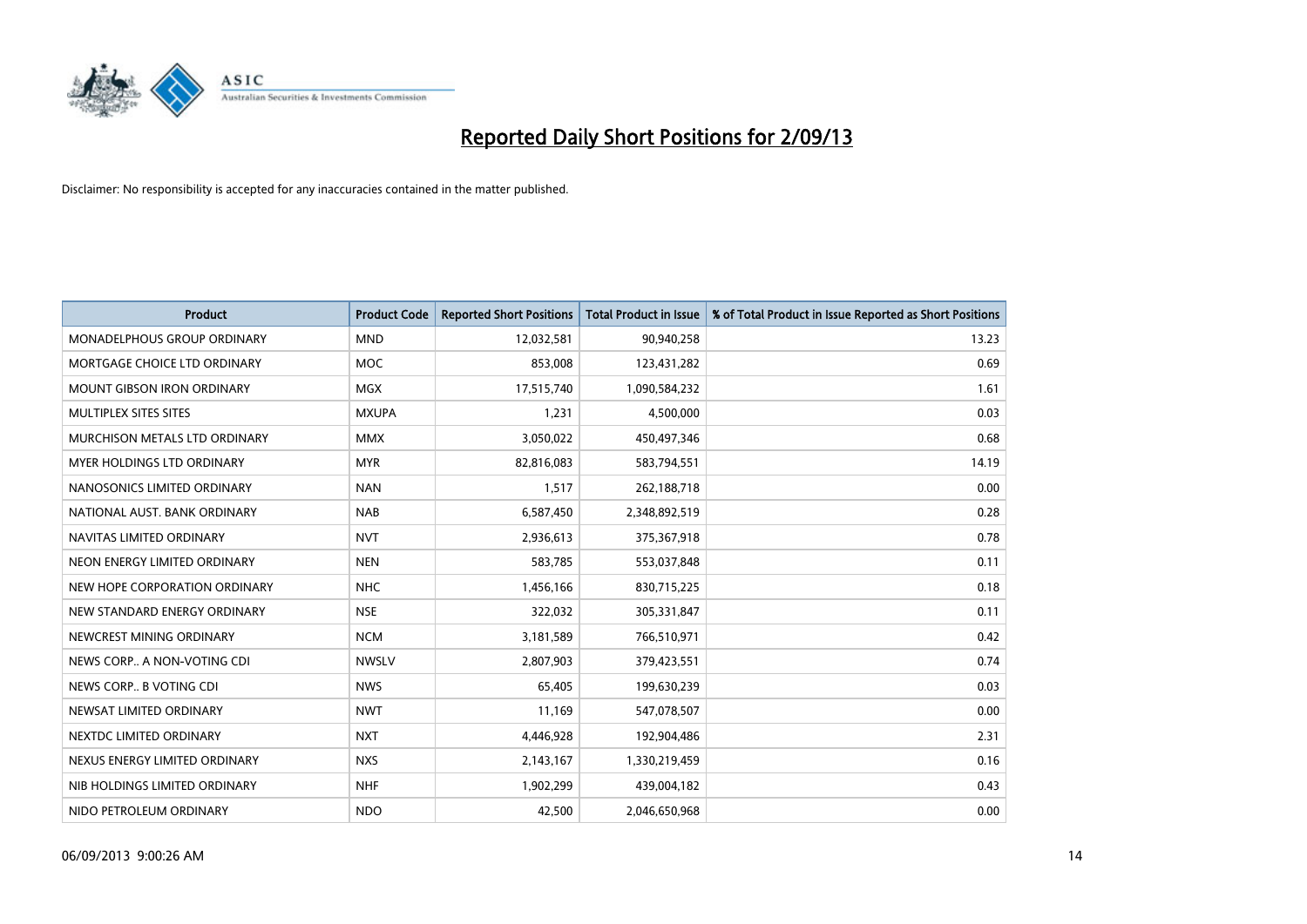

| <b>Product</b>                        | <b>Product Code</b> | <b>Reported Short Positions</b> | <b>Total Product in Issue</b> | % of Total Product in Issue Reported as Short Positions |
|---------------------------------------|---------------------|---------------------------------|-------------------------------|---------------------------------------------------------|
| NOBLE MINERAL RES ORDINARY            | <b>NMG</b>          | 2,365,726                       | 666,397,952                   | 0.36                                                    |
| NORTHERN IRON LTD ORDINARY            | <b>NFE</b>          | 2,243,255                       | 484,405,314                   | 0.46                                                    |
| NORTHERN STAR ORDINARY                | <b>NST</b>          | 5,043,721                       | 424,279,762                   | 1.19                                                    |
| NOVOGEN LIMITED ORDINARY              | <b>NRT</b>          | 126,791                         | 142,846,626                   | 0.09                                                    |
| NRW HOLDINGS LIMITED ORDINARY         | <b>NWH</b>          | 15,835,573                      | 278,888,011                   | 5.68                                                    |
| NUCOAL RESOURCES LTD ORDINARY         | <b>NCR</b>          | 90,001                          | 768,612,354                   | 0.01                                                    |
| NUFARM LIMITED ORDINARY               | <b>NUF</b>          | 17,447,900                      | 262,954,040                   | 6.64                                                    |
| <b>OAKTON LIMITED ORDINARY</b>        | <b>OKN</b>          | 666                             | 89,912,735                    | 0.00                                                    |
| OCEANAGOLD CORP. CHESS DEPOSITARY INT | OGC                 | 587,805                         | 293,574,586                   | 0.20                                                    |
| OIL SEARCH LTD ORDINARY               | <b>OSH</b>          | 7,235,642                       | 1,340,018,530                 | 0.54                                                    |
| OM HOLDINGS LIMITED ORDINARY          | OMH                 | 3,122,749                       | 733,423,337                   | 0.43                                                    |
| ORICA LIMITED ORDINARY                | ORI                 | 10,940,534                      | 368,203,632                   | 2.97                                                    |
| ORIGIN ENERGY ORDINARY                | ORG                 | 11,437,805                      | 1,098,072,141                 | 1.04                                                    |
| OROCOBRE LIMITED ORDINARY             | <b>ORE</b>          | 233,230                         | 117,745,140                   | 0.20                                                    |
| OROTONGROUP LIMITED ORDINARY          | ORL                 | 458,916                         | 40,880,902                    | 1.12                                                    |
| OZ MINERALS ORDINARY                  | OZL                 | 8,476,190                       | 303,470,022                   | 2.79                                                    |
| PACIFIC BRANDS ORDINARY               | <b>PBG</b>          | 9,185,509                       | 912,915,695                   | 1.01                                                    |
| PALADIN ENERGY LTD ORDINARY           | <b>PDN</b>          | 68,581,175                      | 962,765,979                   | 7.12                                                    |
| PANAUST LIMITED ORDINARY              | <b>PNA</b>          | 3,720,038                       | 619,084,930                   | 0.60                                                    |
| PANORAMIC RESOURCES ORDINARY          | PAN                 | 689,307                         | 260,676,416                   | 0.26                                                    |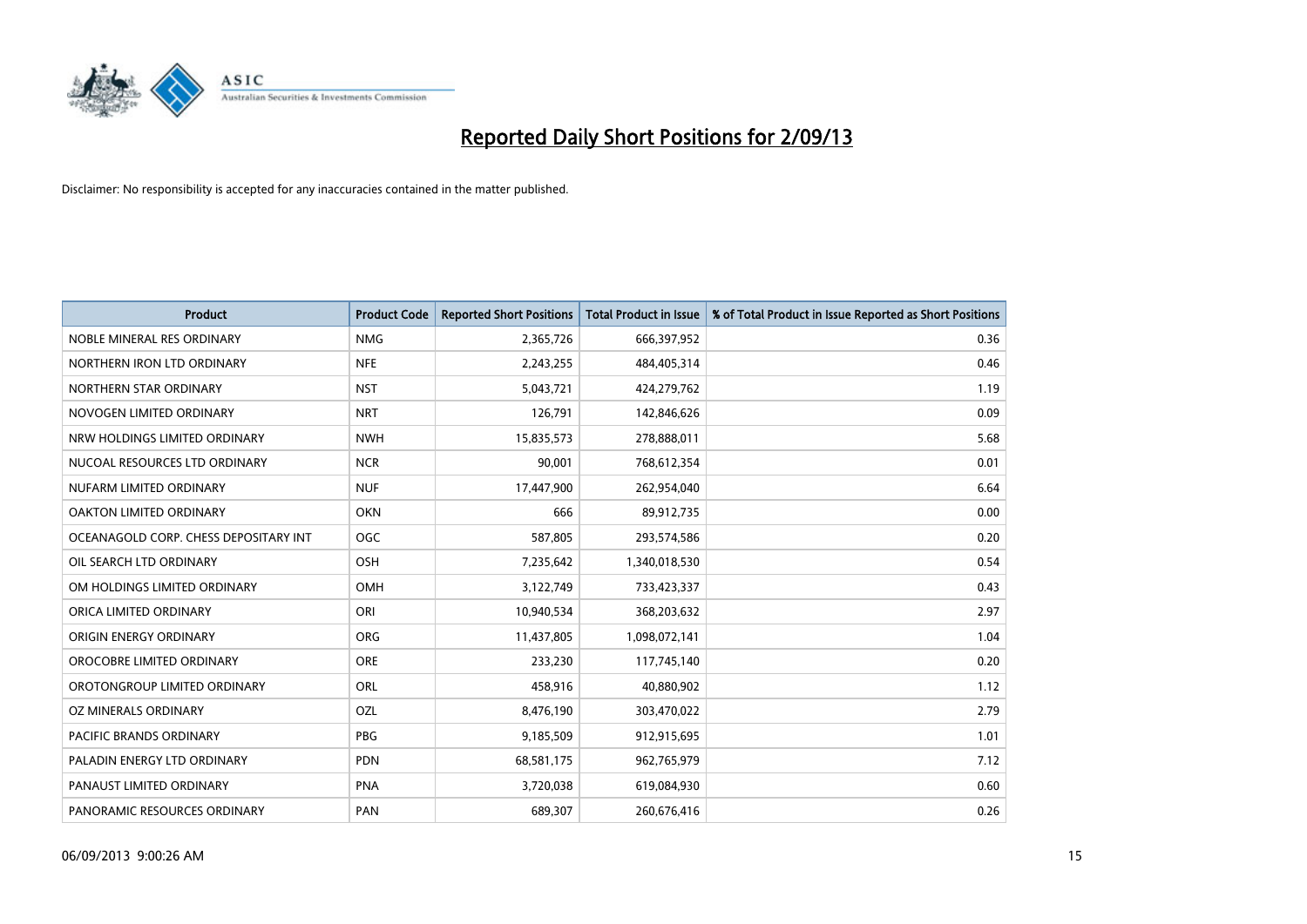

| <b>Product</b>                 | <b>Product Code</b> | <b>Reported Short Positions</b> | <b>Total Product in Issue</b> | % of Total Product in Issue Reported as Short Positions |
|--------------------------------|---------------------|---------------------------------|-------------------------------|---------------------------------------------------------|
| PANTERRA GOLD LTD ORDINARY     | PGI                 |                                 | 760,580,455                   | 0.00                                                    |
| PAPERLINX LIMITED ORDINARY     | <b>PPX</b>          | 48,101                          | 609,280,761                   | 0.01                                                    |
| PAPILLON RES LTD ORDINARY      | <b>PIR</b>          | 6,353,586                       | 337,544,210                   | 1.88                                                    |
| PATTIES FOODS LTD ORDINARY     | PFL                 | 33,660                          | 139,065,639                   | 0.02                                                    |
| PEET LIMITED ORDINARY          | <b>PPC</b>          | 2,856,702                       | 431,986,887                   | 0.66                                                    |
| PERILYA LIMITED ORDINARY       | PEM                 | 704,042                         | 769,316,426                   | 0.09                                                    |
| PERPETUAL LIMITED ORDINARY     | <b>PPT</b>          | 2,282,054                       | 41,980,678                    | 5.44                                                    |
| PERSEUS MINING LTD ORDINARY    | PRU                 | 9,542,800                       | 457,962,088                   | 2.08                                                    |
| PHARMAXIS LTD ORDINARY         | <b>PXS</b>          | 7,257,205                       | 308,548,389                   | 2.35                                                    |
| PLATINUM ASSET ORDINARY        | <b>PTM</b>          | 3,990,473                       | 578,215,695                   | 0.69                                                    |
| PLATINUM AUSTRALIA ORDINARY    | <b>PLA</b>          | 836,127                         | 504,968,043                   | 0.17                                                    |
| PMI GOLD CORP CDI 1:1          | <b>PVM</b>          | 239,235                         | 154,329,165                   | 0.16                                                    |
| PMP LIMITED ORDINARY           | <b>PMP</b>          | 28,840                          | 323,781,124                   | 0.01                                                    |
| PRANA BIOTECHNOLOGY ORDINARY   | <b>PBT</b>          | 300,000                         | 389,665,326                   | 0.08                                                    |
| PREMIER INVESTMENTS ORDINARY   | <b>PMV</b>          | 1,380,325                       | 155,260,478                   | 0.89                                                    |
| PRIMA BIOMED LTD ORDINARY      | <b>PRR</b>          | 556,090                         | 1,228,709,341                 | 0.05                                                    |
| PRIMARY HEALTH CARE ORDINARY   | <b>PRY</b>          | 23,779,917                      | 503,921,941                   | 4.72                                                    |
| PRIME MEDIA GRP LTD ORDINARY   | PRT                 | 53,294                          | 366,330,303                   | 0.01                                                    |
| PROGRAMMED ORDINARY            | <b>PRG</b>          | 216,422                         | 118,229,190                   | 0.18                                                    |
| <b>QANTAS AIRWAYS ORDINARY</b> | QAN                 | 27,059,797                      | 2,241,745,788                 | 1.21                                                    |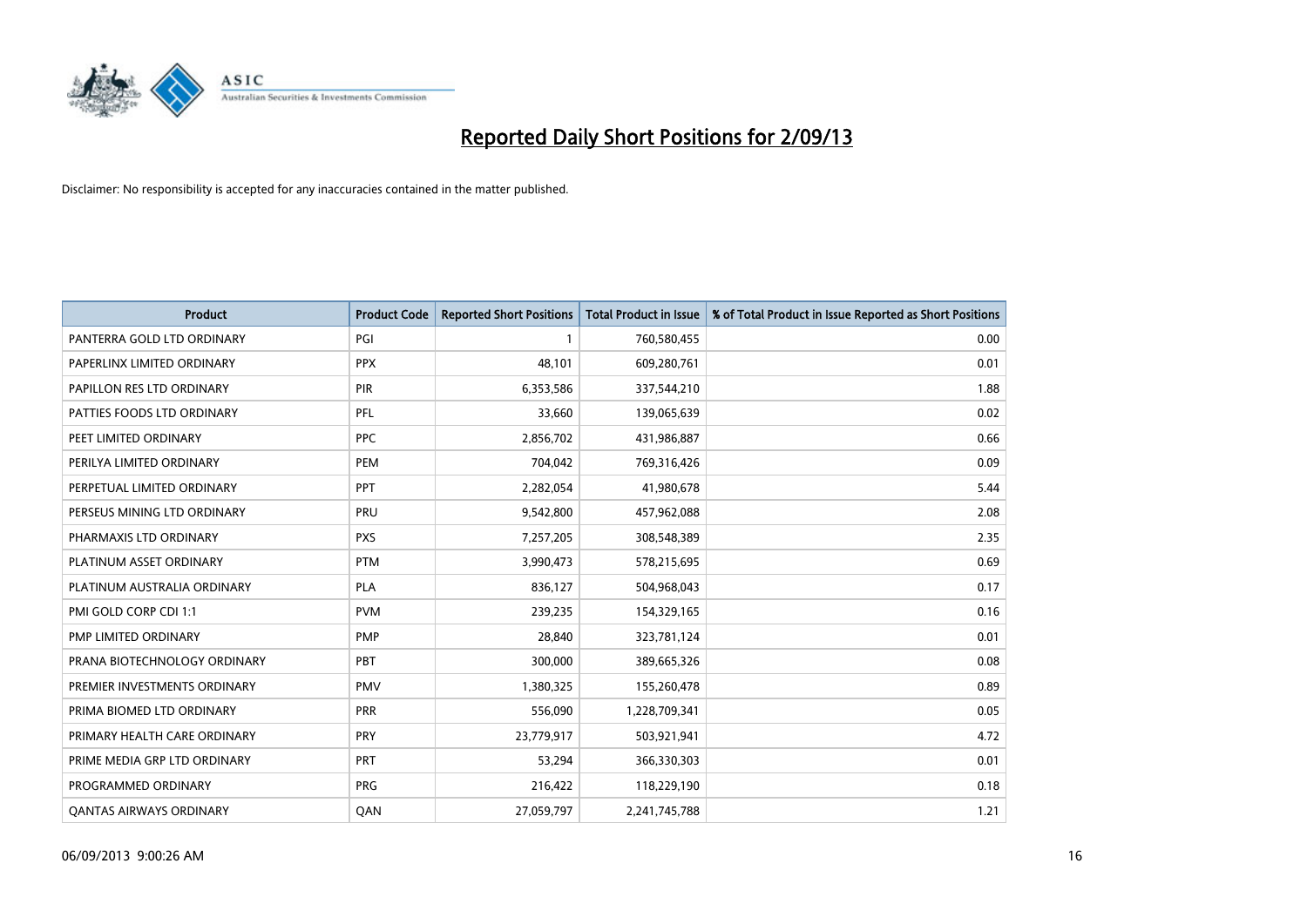

| <b>Product</b>                      | <b>Product Code</b> | <b>Reported Short Positions</b> | <b>Total Product in Issue</b> | % of Total Product in Issue Reported as Short Positions |
|-------------------------------------|---------------------|---------------------------------|-------------------------------|---------------------------------------------------------|
| OBE INSURANCE GROUP ORDINARY        | <b>OBE</b>          | 32,286,652                      | 1,220,868,532                 | 2.64                                                    |
| ORXPHARMA LTD ORDINARY              | <b>QRX</b>          | 594,756                         | 144,785,606                   | 0.41                                                    |
| <b>QUBE HOLDINGS LTD ORDINARY</b>   | QUB                 | 15,857,599                      | 928,965,547                   | 1.71                                                    |
| QUICKSTEP HOLDINGS ORDINARY         | OHL                 | 460,000                         | 348,995,045                   | 0.13                                                    |
| RAMELIUS RESOURCES ORDINARY         | <b>RMS</b>          | 3,397,499                       | 337,974,409                   | 1.01                                                    |
| RAMSAY HEALTH CARE ORDINARY         | <b>RHC</b>          | 2,391,953                       | 202,081,252                   | 1.18                                                    |
| <b>RCR TOMLINSON ORDINARY</b>       | <b>RCR</b>          | 2,360,241                       | 134,031,265                   | 1.76                                                    |
| <b>REA GROUP ORDINARY</b>           | <b>REA</b>          | 996,987                         | 131,714,699                   | 0.76                                                    |
| <b>RECKON LIMITED ORDINARY</b>      | <b>RKN</b>          | 3,003                           | 129,488,015                   | 0.00                                                    |
| <b>RED 5 LIMITED ORDINARY</b>       | <b>RED</b>          | 1,250,040                       | 135,488,008                   | 0.92                                                    |
| RED FORK ENERGY ORDINARY            | <b>RFE</b>          | 3,736,692                       | 499,551,719                   | 0.75                                                    |
| REDBANK ENERGY LTD ORDINARY         | AEJ                 | 13                              | 786,287                       | 0.00                                                    |
| REECE AUSTRALIA LTD. ORDINARY       | <b>REH</b>          | 443                             | 99,600,000                    | 0.00                                                    |
| <b>REED RESOURCES LTD ORDINARY</b>  | <b>RDR</b>          | 50,000                          | 521,897,064                   | 0.01                                                    |
| <b>REGIS RESOURCES ORDINARY</b>     | <b>RRL</b>          | 6,065,673                       | 477,922,568                   | 1.27                                                    |
| RESMED INC CDI 10:1                 | <b>RMD</b>          | 10,155,744                      | 1,556,242,300                 | 0.65                                                    |
| RESOLUTE MINING ORDINARY            | <b>RSG</b>          | 3,655,944                       | 640,994,224                   | 0.57                                                    |
| RESOURCE EQUIP LTD ORDINARY         | <b>RQL</b>          | 55,000                          | 249,065,471                   | 0.02                                                    |
| <b>RESOURCE GENERATION ORDINARY</b> | <b>RES</b>          | 754,300                         | 332,234,604                   | 0.23                                                    |
| RETAIL FOOD GROUP ORDINARY          | <b>RFG</b>          | 2,746,320                       | 130,301,190                   | 2.11                                                    |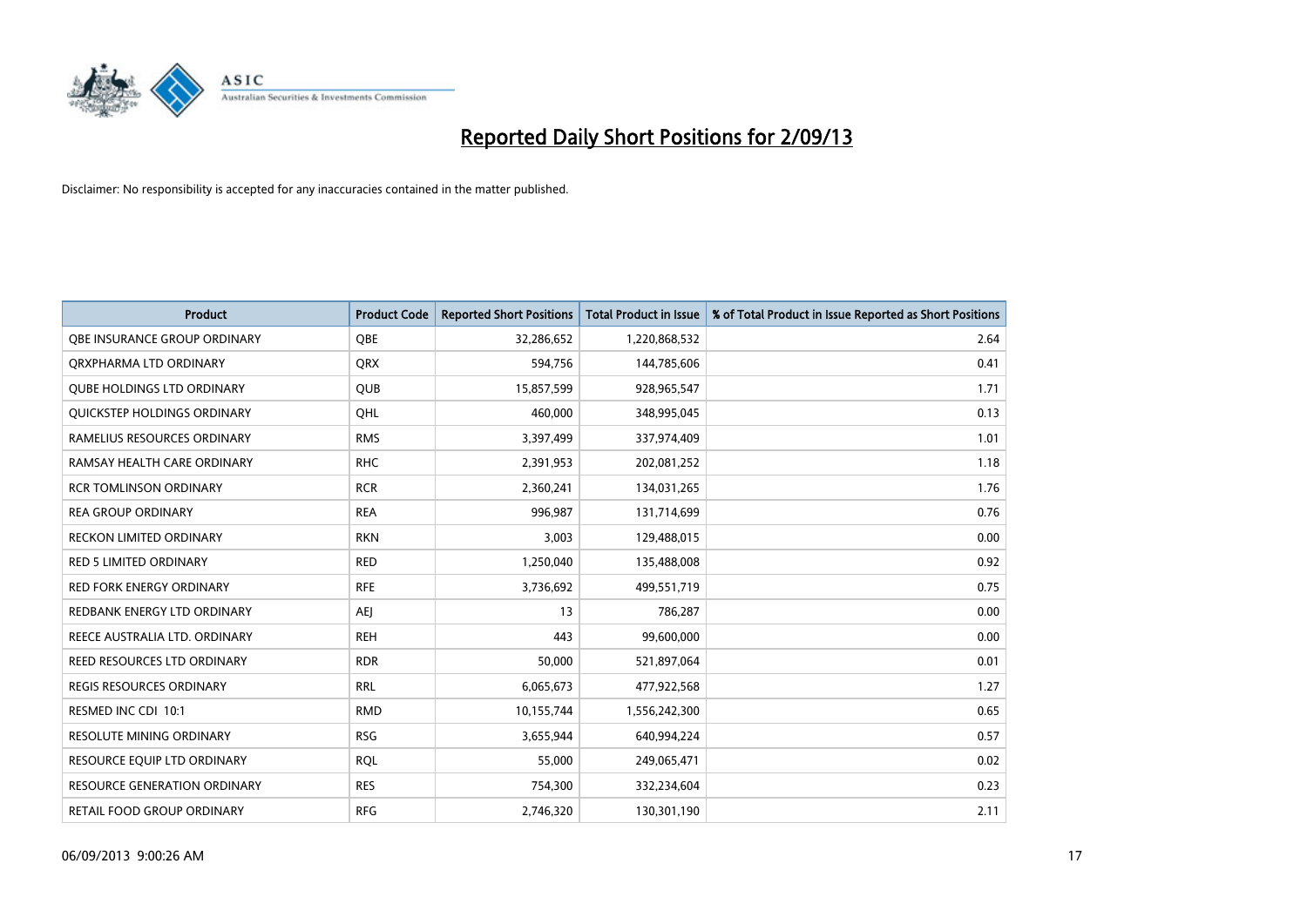

| Product                                      | <b>Product Code</b> | <b>Reported Short Positions</b> | <b>Total Product in Issue</b> | % of Total Product in Issue Reported as Short Positions |
|----------------------------------------------|---------------------|---------------------------------|-------------------------------|---------------------------------------------------------|
| REX MINERALS LIMITED ORDINARY                | <b>RXM</b>          | 2,235,319                       | 188,907,284                   | 1.18                                                    |
| <b>RHG LIMITED ORDINARY</b>                  | <b>RHG</b>          | 371                             | 308,483,177                   | 0.00                                                    |
| <b>RIALTO ENERGY ORDINARY</b>                | <b>RIA</b>          | 41                              | 1,155,765,100                 | 0.00                                                    |
| <b>RIDLEY CORPORATION ORDINARY</b>           | <b>RIC</b>          | 554,413                         | 307,817,071                   | 0.18                                                    |
| RIO TINTO LIMITED ORDINARY                   | <b>RIO</b>          | 4,522,025                       | 435,758,720                   | 1.04                                                    |
| <b>ROBUST RESOURCES ORDINARY</b>             | <b>ROL</b>          | 10,000                          | 102,829,826                   | 0.01                                                    |
| ROC OIL COMPANY ORDINARY                     | <b>ROC</b>          | 1,569,159                       | 683,235,552                   | 0.23                                                    |
| SAI GLOBAL LIMITED ORDINARY                  | SAI                 | 8,176,208                       | 209,641,431                   | 3.90                                                    |
| SALMAT LIMITED ORDINARY                      | <b>SLM</b>          | 18,920                          | 159,812,799                   | 0.01                                                    |
| SAMSON OIL & GAS LTD ORDINARY                | <b>SSN</b>          | 3,082,000                       | 2,547,617,329                 | 0.12                                                    |
| SANDFIRE RESOURCES ORDINARY                  | <b>SFR</b>          | 4,036,304                       | 155,640,968                   | 2.59                                                    |
| <b>SANTOS LTD ORDINARY</b>                   | <b>STO</b>          | 5,958,074                       | 965,624,638                   | 0.62                                                    |
| SARACEN MINERAL ORDINARY                     | <b>SAR</b>          | 14,041,461                      | 595,263,186                   | 2.36                                                    |
| <b>SCA PROPERTY GROUP STAPLED SECURITIES</b> | <b>SCP</b>          | 33,821,424                      | 642,417,140                   | 5.26                                                    |
| SEDGMAN LIMITED ORDINARY                     | <b>SDM</b>          | 583,190                         | 220,368,310                   | 0.26                                                    |
| SEEK LIMITED ORDINARY                        | <b>SEK</b>          | 17,250,712                      | 337,833,019                   | 5.11                                                    |
| SELECT HARVESTS ORDINARY                     | SHV                 | 34,616                          | 57,462,851                    | 0.06                                                    |
| SENEX ENERGY LIMITED ORDINARY                | SXY                 | 4,654,710                       | 1,141,310,350                 | 0.41                                                    |
| SERVICE STREAM ORDINARY                      | SSM                 | 100                             | 283,418,867                   | 0.00                                                    |
| SEVEN GROUP HOLDINGS ORDINARY                | <b>SVW</b>          | 5,100,445                       | 308,160,281                   | 1.66                                                    |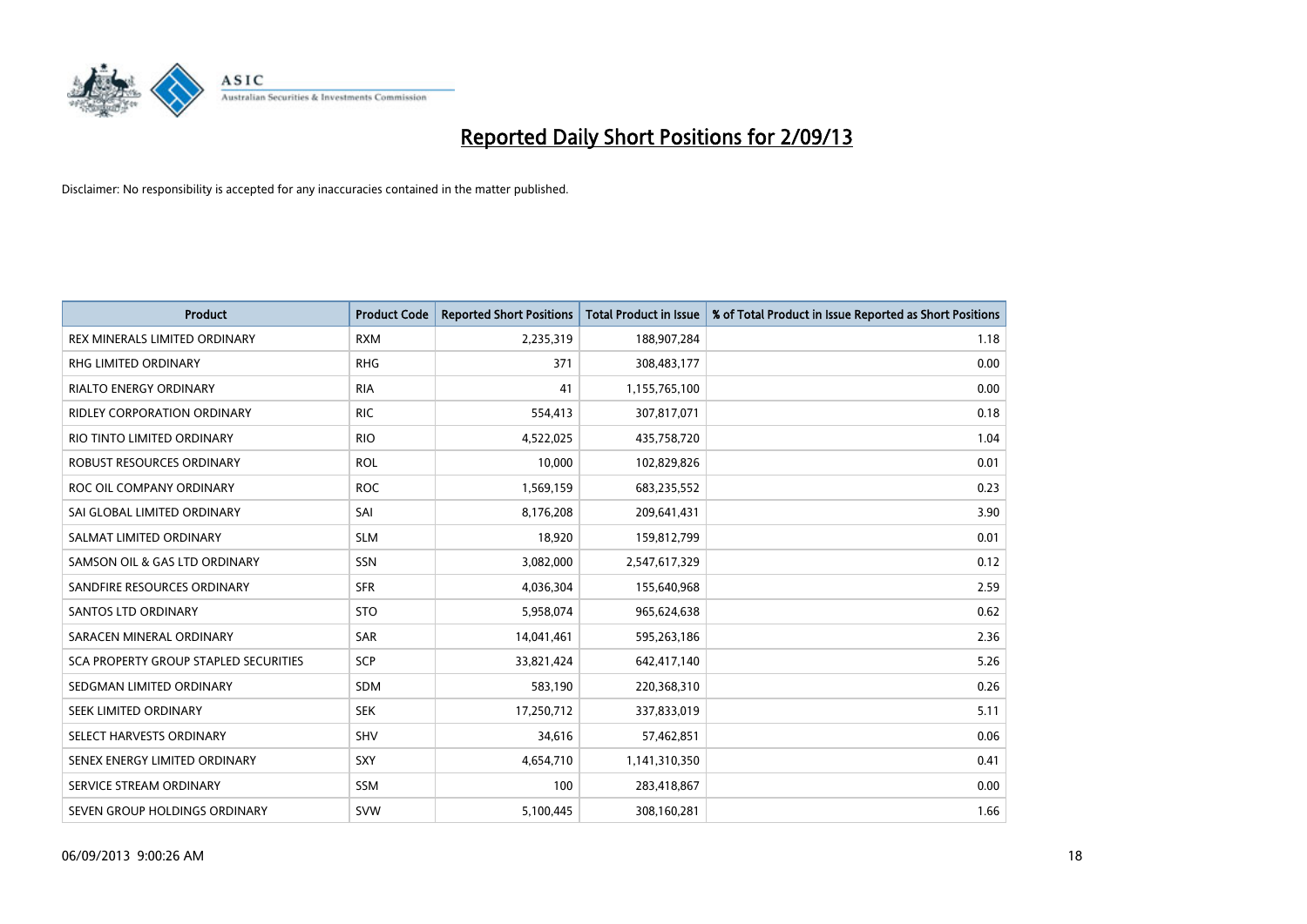

| <b>Product</b>                           | <b>Product Code</b> | <b>Reported Short Positions</b> | <b>Total Product in Issue</b> | % of Total Product in Issue Reported as Short Positions |
|------------------------------------------|---------------------|---------------------------------|-------------------------------|---------------------------------------------------------|
| SEVEN WEST MEDIA LTD ORDINARY            | <b>SWM</b>          | 3,338,922                       | 999,160,872                   | 0.33                                                    |
| SIGMA PHARMACEUTICAL ORDINARY            | <b>SIP</b>          | 2,405,857                       | 1,126,618,419                 | 0.21                                                    |
| SIHAYO GOLD LIMITED ORDINARY             | <b>SIH</b>          | 1                               | 844,832,293                   | 0.00                                                    |
| SILEX SYSTEMS ORDINARY                   | <b>SLX</b>          | 2,313,404                       | 170,249,150                   | 1.36                                                    |
| SILVER CHEF LIMITED ORDINARY             | SIV                 | 34.949                          | 28,762,745                    | 0.12                                                    |
| SILVER LAKE RESOURCE ORDINARY            | <b>SLR</b>          | 7,919,348                       | 434,988,914                   | 1.82                                                    |
| SIMS METAL MGMT LTD ORDINARY             | SGM                 | 9,270,092                       | 204,317,065                   | 4.54                                                    |
| SINGAPORE TELECOMM. CHESS DEPOSITARY INT | SGT                 | 4,560,615                       | 187,523,486                   | 2.43                                                    |
| SIRIUS RESOURCES NL ORDINARY             | <b>SIR</b>          | 4,068,469                       | 227,020,167                   | 1.79                                                    |
| SIRTEX MEDICAL ORDINARY                  | <b>SRX</b>          | 139,680                         | 56,079,887                    | 0.25                                                    |
| SKILLED GROUP LTD ORDINARY               | <b>SKE</b>          | 4,567,391                       | 233,533,526                   | 1.96                                                    |
| <b>SKY NETWORK ORDINARY</b>              | <b>SKT</b>          | 3,585                           | 389,139,785                   | 0.00                                                    |
| SKYCITY ENT GRP LTD ORDINARY             | <b>SKC</b>          | 3,787                           | 576,958,340                   | 0.00                                                    |
| <b>SLATER &amp; GORDON ORDINARY</b>      | <b>SGH</b>          | 942                             | 196,809,265                   | 0.00                                                    |
| SMS MANAGEMENT, ORDINARY                 | <b>SMX</b>          | 1,258,740                       | 69,919,865                    | 1.80                                                    |
| SONIC HEALTHCARE ORDINARY                | <b>SHL</b>          | 6,508,059                       | 400,100,056                   | 1.63                                                    |
| SOUL PATTINSON (W.H) ORDINARY            | SOL                 | 81,356                          | 239,395,320                   | 0.03                                                    |
| SOUTH BOULDER MINES ORDINARY             | <b>STB</b>          | 1                               | 127,952,826                   | 0.00                                                    |
| SP AUSNET STAPLED SECURITIES             | <b>SPN</b>          | 36,630,992                      | 3,376,325,523                 | 1.08                                                    |
| SPARK INFRASTRUCTURE STAPLED NOTE & UNIT | SKI                 | 54.809.995                      | 1,326,734,264                 | 4.13                                                    |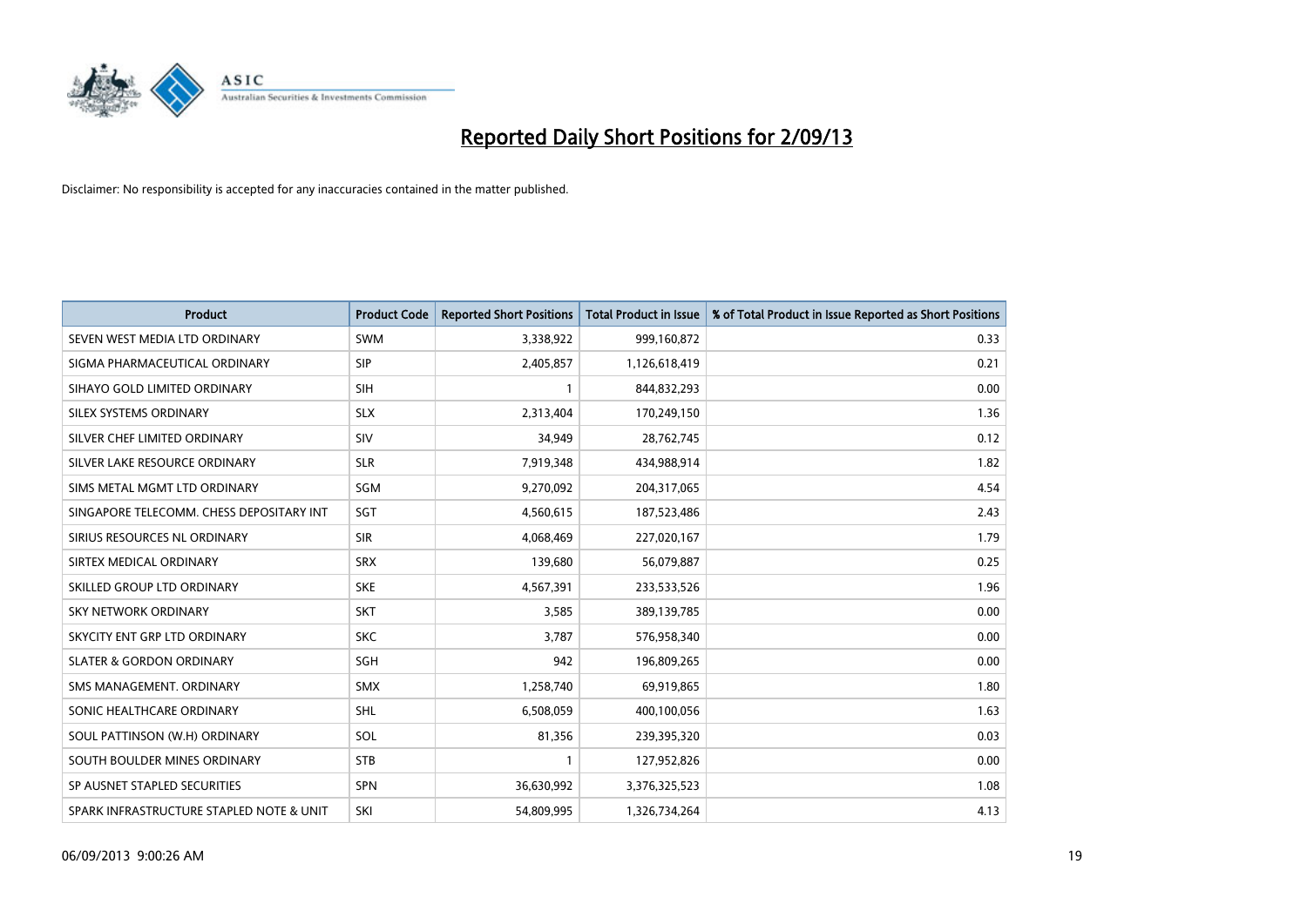

| <b>Product</b>                   | <b>Product Code</b> | <b>Reported Short Positions</b> | <b>Total Product in Issue</b> | % of Total Product in Issue Reported as Short Positions |
|----------------------------------|---------------------|---------------------------------|-------------------------------|---------------------------------------------------------|
| SPDR 200 FUND ETF UNITS          | <b>STW</b>          | 110,236                         | 45,278,688                    | 0.24                                                    |
| SPECIALTY FASHION ORDINARY       | <b>SFH</b>          | 110,001                         | 192,236,121                   | 0.06                                                    |
| ST BARBARA LIMITED ORDINARY      | <b>SBM</b>          | 11,865,042                      | 488,074,077                   | 2.43                                                    |
| STARPHARMA HOLDINGS ORDINARY     | <b>SPL</b>          | 15,895,629                      | 283,864,948                   | 5.60                                                    |
| STEADFAST GROUP LTD ORDINARY     | <b>SDF</b>          | 117,391                         | 500,873,408                   | 0.02                                                    |
| STHN CROSS MEDIA ORDINARY        | <b>SXL</b>          | 6,250,320                       | 705,099,800                   | 0.89                                                    |
| STOCKLAND UNITS/ORD STAPLED      | <b>SGP</b>          | 9,665,783                       | 2,305,750,747                 | 0.42                                                    |
| STRAITS RES LTD. ORDINARY        | SRO                 | 31,522                          | 1,164,150,159                 | 0.00                                                    |
| STW COMMUNICATIONS ORDINARY      | SGN                 | 1,508,075                       | 403,828,512                   | 0.37                                                    |
| SUNCORP GROUP LTD ORDINARY       | <b>SUN</b>          | 3,356,124                       | 1,286,600,980                 | 0.26                                                    |
| SUNDANCE ENERGY ORDINARY         | <b>SEA</b>          | 635,538                         | 462,611,982                   | 0.14                                                    |
| SUNDANCE RESOURCES ORDINARY      | <b>SDL</b>          | 51,529,210                      | 3,072,110,985                 | 1.68                                                    |
| SUNLAND GROUP LTD ORDINARY       | <b>SDG</b>          | 25,813                          | 181,710,087                   | 0.01                                                    |
| SUPER RET REP LTD ORDINARY       | SUL                 | 1,128,612                       | 196,472,811                   | 0.57                                                    |
| SYD AIRPORT STAPLED US PROHIBIT. | SYD                 | 16,102,635                      | 2,127,016,982                 | 0.76                                                    |
| SYRAH RESOURCES ORDINARY         | <b>SYR</b>          | 1,967,927                       | 147,867,623                   | 1.33                                                    |
| TABCORP HOLDINGS LTD ORDINARY    | <b>TAH</b>          | 22,480,949                      | 744,885,690                   | 3.02                                                    |
| TANAMI GOLD NL ORDINARY          | <b>TAM</b>          | 41                              | 587,548,523                   | 0.00                                                    |
| TAP OIL LIMITED ORDINARY         | <b>TAP</b>          | 114,746                         | 241,608,606                   | 0.05                                                    |
| TASSAL GROUP LIMITED ORDINARY    | <b>TGR</b>          | 25,368                          | 146,304,404                   | 0.02                                                    |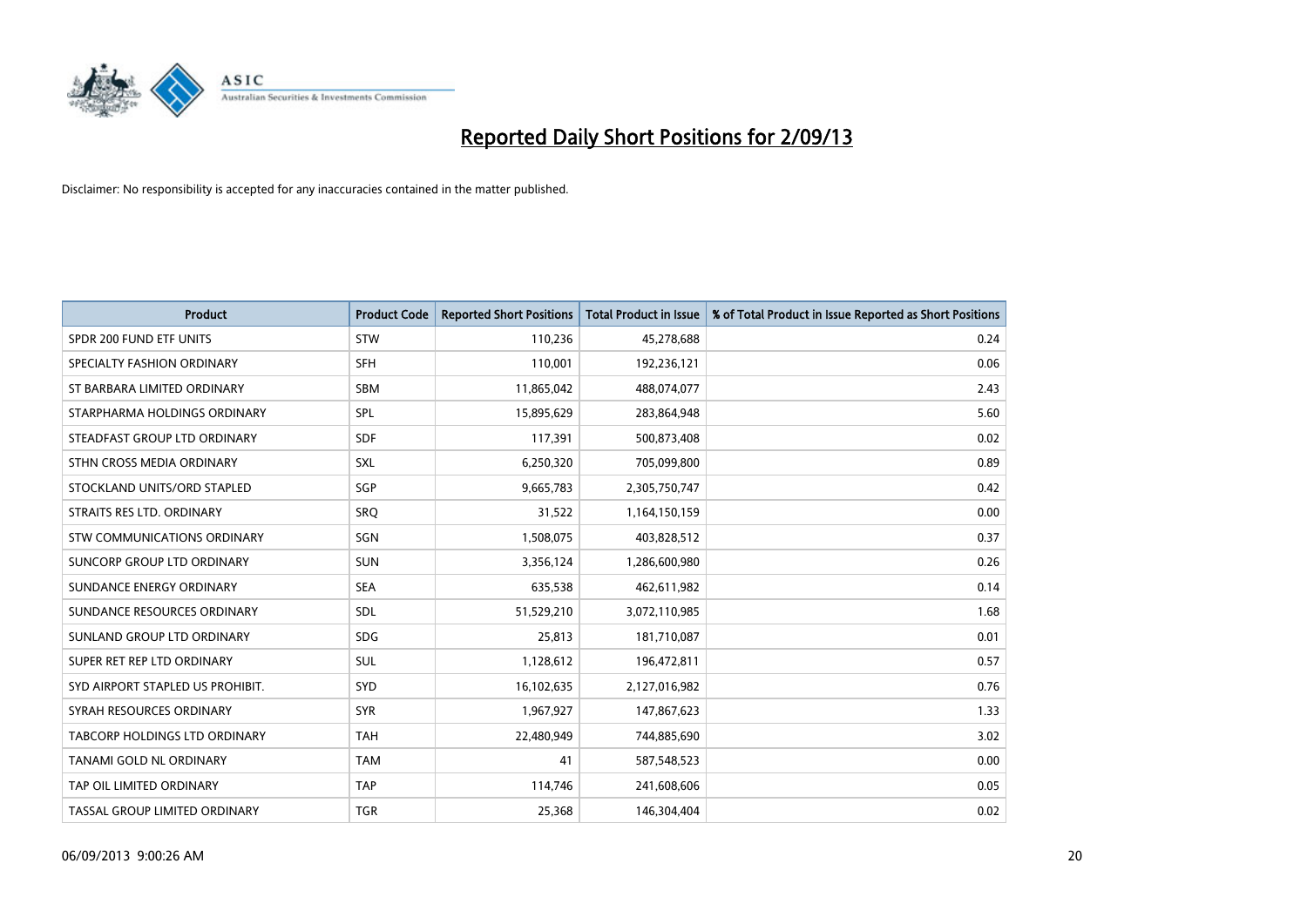

| <b>Product</b>                        | <b>Product Code</b> | <b>Reported Short Positions</b> | <b>Total Product in Issue</b> | % of Total Product in Issue Reported as Short Positions |
|---------------------------------------|---------------------|---------------------------------|-------------------------------|---------------------------------------------------------|
| <b>TATTS GROUP LTD ORDINARY</b>       | <b>TTS</b>          | 16,348,743                      | 1,402,711,960                 | 1.17                                                    |
| <b>TELECOM CORPORATION ORDINARY</b>   | <b>TEL</b>          | 5,373,134                       | 1,817,088,869                 | 0.30                                                    |
| <b>TELSTRA CORPORATION, ORDINARY</b>  | <b>TLS</b>          | 19,370,457                      | 12,443,074,357                | 0.16                                                    |
| TEN NETWORK HOLDINGS ORDINARY         | <b>TEN</b>          | 131,325,933                     | 2,586,970,845                 | 5.08                                                    |
| TERANGA GOLD CORP CDI 1:1             | TGZ                 | 832,177                         | 174,491,981                   | 0.48                                                    |
| THE REJECT SHOP ORDINARY              | <b>TRS</b>          | 1,852,072                       | 28,826,248                    | 6.42                                                    |
| THORN GROUP LIMITED ORDINARY          | <b>TGA</b>          | 98,717                          | 148,897,155                   | 0.07                                                    |
| TIGER RESOURCES ORDINARY              | <b>TGS</b>          | 1,432,173                       | 674,770,269                   | 0.21                                                    |
| TOLL HOLDINGS LTD ORDINARY            | <b>TOL</b>          | 29,766,688                      | 717,133,875                   | 4.15                                                    |
| TOX FREE SOLUTIONS ORDINARY           | <b>TOX</b>          | 936,307                         | 132,519,859                   | 0.71                                                    |
| TPG TELECOM LIMITED ORDINARY          | <b>TPM</b>          | 1,525,173                       | 793,808,141                   | 0.19                                                    |
| <b>TRADE ME GROUP ORDINARY</b>        | <b>TME</b>          | 175,881                         | 396,017,568                   | 0.04                                                    |
| TRANSFIELD SERVICES ORDINARY          | <b>TSE</b>          | 39,772,428                      | 512,457,716                   | 7.76                                                    |
| TRANSPACIFIC INDUST, ORDINARY         | <b>TPI</b>          | 18,034,520                      | 1,578,563,490                 | 1.14                                                    |
| TRANSURBAN GROUP TRIPLE STAPLED SEC.  | TCL                 | 1,796,920                       | 1,485,500,376                 | 0.12                                                    |
| TREASURY GROUP ORDINARY               | <b>TRG</b>          | 4,399                           | 23,070,755                    | 0.02                                                    |
| TREASURY WINE ESTATE ORDINARY         | <b>TWE</b>          | 17,993,567                      | 647,227,144                   | 2.78                                                    |
| TROY RESOURCES LTD ORDINARY           | <b>TRY</b>          | 220,652                         | 167,642,495                   | 0.13                                                    |
| TWENTY-FIRST FOX INC A NON-VOTING CDI | <b>FOXLV</b>        | 1,231,407                       | 1,622,046,510                 | 0.08                                                    |
| TWENTY-FIRST FOX INC B VOTING CDI     | <b>FOX</b>          | 984,359                         | 1,112,242,654                 | 0.09                                                    |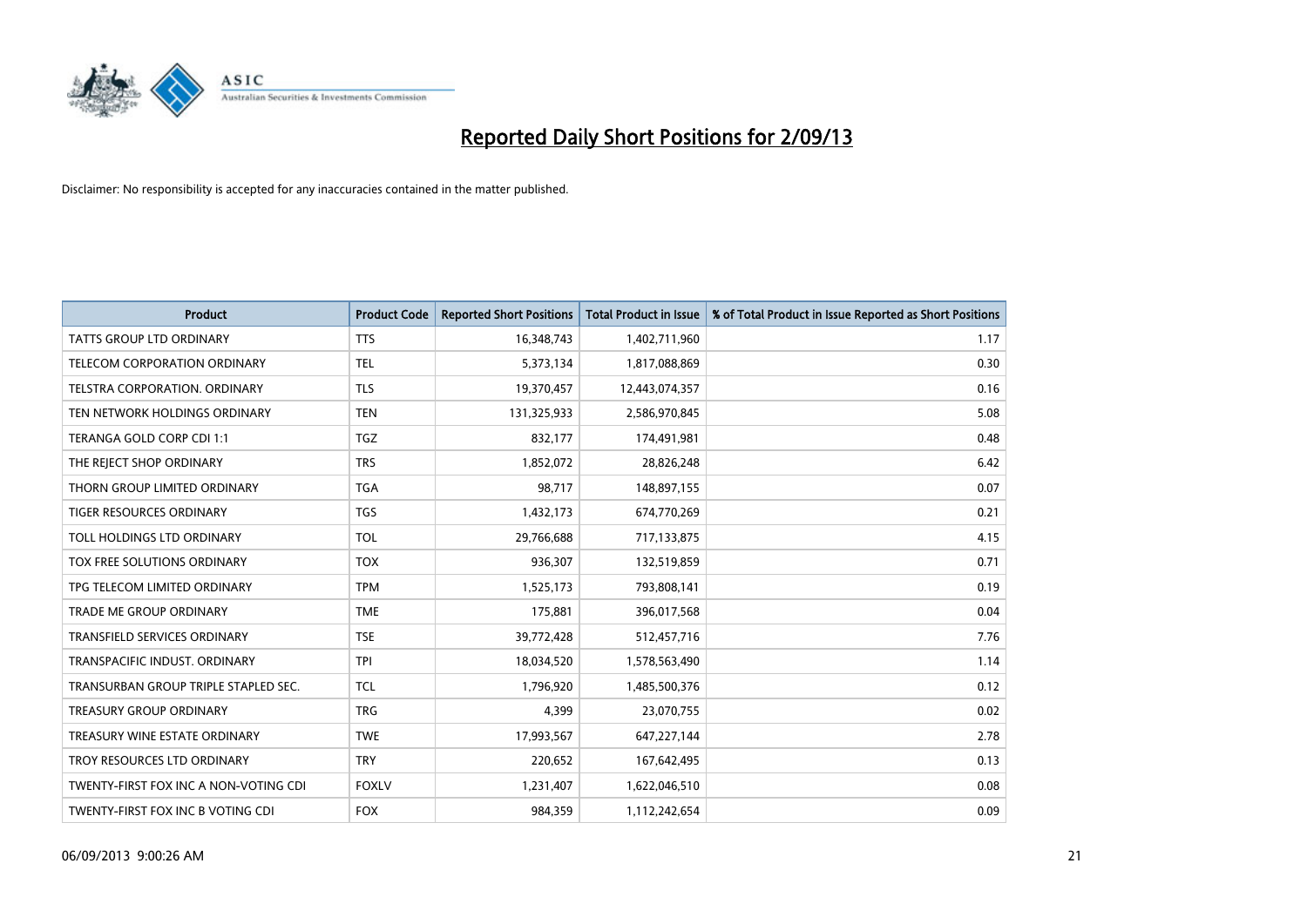

| <b>Product</b>                         | <b>Product Code</b> | <b>Reported Short Positions</b> | <b>Total Product in Issue</b> | % of Total Product in Issue Reported as Short Positions |
|----------------------------------------|---------------------|---------------------------------|-------------------------------|---------------------------------------------------------|
| <b>UGL LIMITED ORDINARY</b>            | UGL                 | 18,140,410                      | 166,511,240                   | 10.89                                                   |
| UNILIFE CORPORATION CDI 6:1            | <b>UNS</b>          | 674                             | 273,802,884                   | 0.00                                                    |
| UXC LIMITED ORDINARY                   | <b>UXC</b>          | 6,237                           | 308,906,770                   | 0.00                                                    |
| <b>VENTURE MINERALS ORDINARY</b>       | <b>VMS</b>          | 193,000                         | 287,320,170                   | 0.07                                                    |
| VIRGIN AUS HLDG LTD ORDINARY           | <b>VAH</b>          | 89,804,979                      | 2,581,231,776                 | 3.48                                                    |
| <b>VIRTUS HEALTH LTD ORDINARY</b>      | <b>VRT</b>          | 11,000                          | 79,536,601                    | 0.01                                                    |
| <b>VOCUS COMMS LTD ORDINARY</b>        | VOC                 | 33,580                          | 80,410,122                    | 0.04                                                    |
| WATPAC LIMITED ORDINARY                | <b>WTP</b>          | 40,001                          | 184,332,526                   | 0.02                                                    |
| <b>WDS LIMITED ORDINARY</b>            | <b>WDS</b>          | 7                               | 144,740,614                   | 0.00                                                    |
| <b>WEBJET LIMITED ORDINARY</b>         | <b>WEB</b>          | 2,158,290                       | 79,397,959                    | 2.72                                                    |
| WESFARMERS LIMITED ORDINARY            | <b>WES</b>          | 29,699,982                      | 1,006,674,601                 | 2.95                                                    |
| WESFARMERS LIMITED PARTIALLY PROTECTED | <b>WESN</b>         | 230,745                         | 150,518,997                   | 0.15                                                    |
| <b>WESTERN AREAS LTD ORDINARY</b>      | <b>WSA</b>          | 20,501,891                      | 196,843,803                   | 10.42                                                   |
| WESTERN DESERT RES. ORDINARY           | <b>WDR</b>          | 2,089,863                       | 392,493,317                   | 0.53                                                    |
| WESTFIELD GROUP ORD/UNIT STAPLED SEC   | <b>WDC</b>          | 9,973,064                       | 2,168,299,076                 | 0.46                                                    |
| WESTFIELD RETAIL TST UNIT STAPLED      | <b>WRT</b>          | 15,939,846                      | 2,995,945,800                 | 0.53                                                    |
| WESTPAC BANKING CORP ORDINARY          | <b>WBC</b>          | 21,372,435                      | 3,103,729,084                 | 0.69                                                    |
| WHITE ENERGY COMPANY ORDINARY          | <b>WEC</b>          | 42,339                          | 322,974,494                   | 0.01                                                    |
| WHITEHAVEN COAL ORDINARY               | <b>WHC</b>          | 80,069,464                      | 1,025,692,710                 | 7.81                                                    |
| WIDE BAY AUST LTD ORDINARY             | <b>WBB</b>          | 10,462                          | 36,238,600                    | 0.03                                                    |